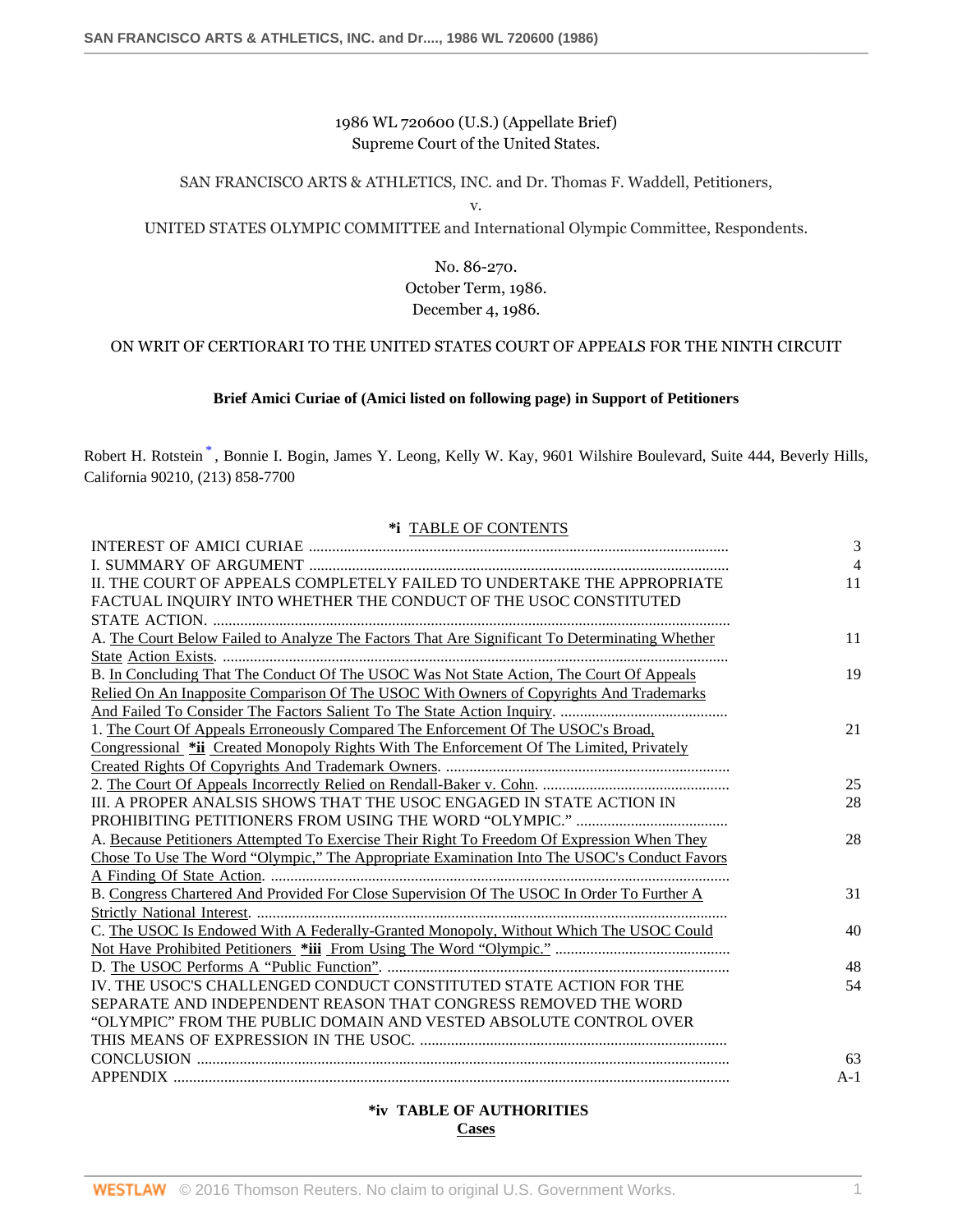| Blue Bell, Inc. v. Farah Mfg. Co., Inc., 508 F.2d 1260 (5th | 23                    |
|-------------------------------------------------------------|-----------------------|
|                                                             |                       |
|                                                             | 12, 14, 27, 50, 52    |
|                                                             |                       |
|                                                             | 6                     |
| Burton v. Wilmington Parking Authority 365 U.S. 715 (1961)  | 12, 40                |
|                                                             | 42                    |
| Columbia Broadcasting Sys., Inc. v. Democratic Nat. Comm.   | 59-62                 |
| Cox Broadcasting Corp. v. Cohn, 420 U.S. 469 (1975)         | 58                    |
|                                                             | 55, 56, 59            |
|                                                             | 6                     |
| *v Harper & Row Publishers v. Nation Enterprises 471 U.S.   | 23, 57                |
|                                                             |                       |
| International Olympic Committee v. San Francisco Arts &     | 20, 21                |
|                                                             |                       |
| Jackson v. Metropolitian Edison Co., 419 U.S. 345           | passim                |
| Landmark Communications, Inc. v. Virginia 435 U.S. 829      | 58                    |
| Lugar v. Edmondson Oil Co. 457 U.S. 922 (1982)              | 6, 12                 |
|                                                             | 16, 18, 29            |
| Moose Lodge No. 107 v. Irvis 407 U.S. 163 (1972)            | 13, 43, 44, 46, 53    |
| Nixon v. Warner Communications 435 U.S. 589 (1978)          | 58                    |
| Park 'N Fly v. Dollar Park 'N Fly 469 U.S. 189 (1985)       | 42                    |
| Public Utilities Commission v. Pollak 343 U.S. 451 (1952)   | 43-45, 52, 61, 62     |
|                                                             |                       |
|                                                             | passim<br>29          |
|                                                             | 5                     |
|                                                             |                       |
| Sony Corp. of America v. Universal City Studios, Inc. 464   | passim<br>$22 - 25$   |
|                                                             |                       |
|                                                             |                       |
|                                                             | 13, 15, 17            |
| United States Olympic Committee v. Intelicense Corp. 737    | 35                    |
| F.2d 263 (2nd Cir.) cert. denied, 469 U.S. 984 (1984)       |                       |
| Weise v. Syracuse University 522 F.2d 397 (2d Cir. 1975)    | 29                    |
| <b>Statutes</b>                                             |                       |
|                                                             | 23                    |
| 36 U.S.C.                                                   |                       |
|                                                             | 32                    |
|                                                             | 34                    |
|                                                             | 34, 36, 48            |
|                                                             | 36                    |
|                                                             | 4, 6, 35, 41, 42      |
|                                                             | 36, 37                |
| § 384 ……………………………………………………………………………                         | 36                    |
|                                                             |                       |
|                                                             | 37                    |
| *vii Legislative History                                    |                       |
| Cong. Record, at 31662 (House Debates, September 26,        | 39                    |
|                                                             | 51                    |
| Cong. Record, at 31663 (House Debates, September 26,        |                       |
|                                                             |                       |
|                                                             | 33, 38, 42<br>32, 33  |
| The Final Report of the Presidents Commission (U.S. Govt.)  |                       |
| <b>United States Constitution</b>                           |                       |
|                                                             | 5, 57-62<br>$3-6, 32$ |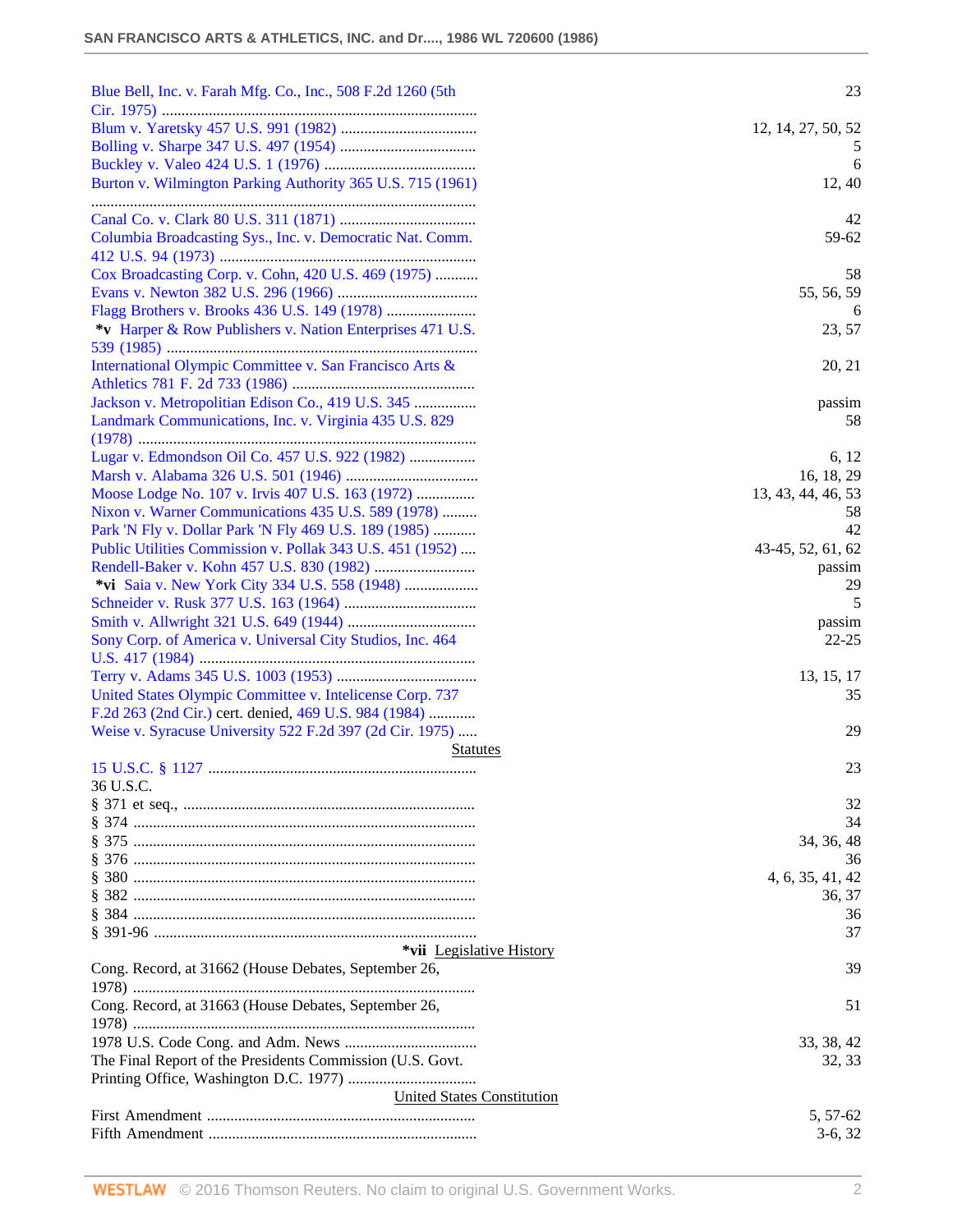Fourteenth Amendment ........................................................... 6

### **\*1 BRIEF AMICI CURIAE**

Antonia Hernandez

E. Richard Larson

The Mexican American Legal Defense and

Educational Fund ("MALDEF")

634 South Spring Street

Los Angeles, CA 90014

(213) 629-2512

Abby R. Rubenfeld

Paula L. Ettelbrick

Staff Attorney

Lambda Legal Defense and Education Fund, Inc.

132 West 43rd Street

New York, NY

(212) 944-9488

Leonard Graff

Legal Director

National Gay Rights Advocates (NGRA)

540 Castro Street

San Francisco, CA 94114

(415) 863-3624

Roberta Achtenberg

Directing Attorney

Lesbian Rights Project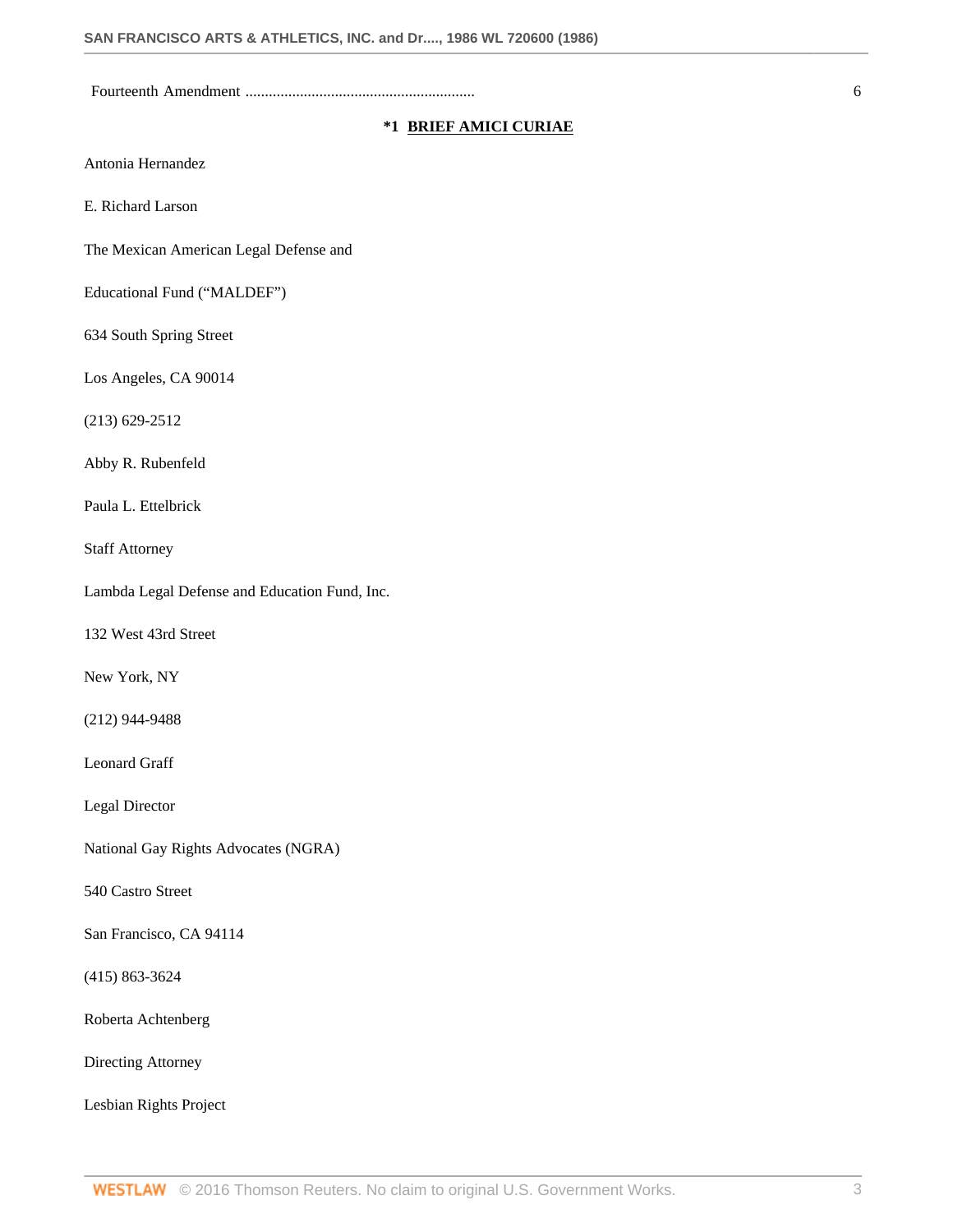1370 Mission Street, 4th Flr.

San Francisco, CA 94103

(415) 621-0674

Teresa L. Friend

Bay Area Lawyers for Individual Freedom

1440 Broadway, Suite 1000

Oakland, CA 94612

(415) 452-1300

**\*2** Armando M. Menocal

Public Advocates, Inc.

1335 Mission Street

San Francisco, California 94103

(415) 431-7430

Dr. John C. Maxwell

Executive Director

National Council of Teachers of English

111 Kenyon Road

Urbana, Illinois 61801

(217) 328-3870

### **\*3 INTEREST OF AMICI CURIAE**

Amici file this brief in support of petitioners San Francisco Arts & Athletic, Inc. ("SFA&A") and Thomas F. Waddell. In the brief, amici address only the question whether respondent United States Olympic Committee ("USOC"), in discriminating against petitioners by preventing them -- but not certain other persons -- from using the term "olympic" in connection with athletic competitions, engaged in "state action" for purposes of the equal protection component of the Fifth Amendment to the Constitution.

The individual interests of the amici are contained in the Appendix.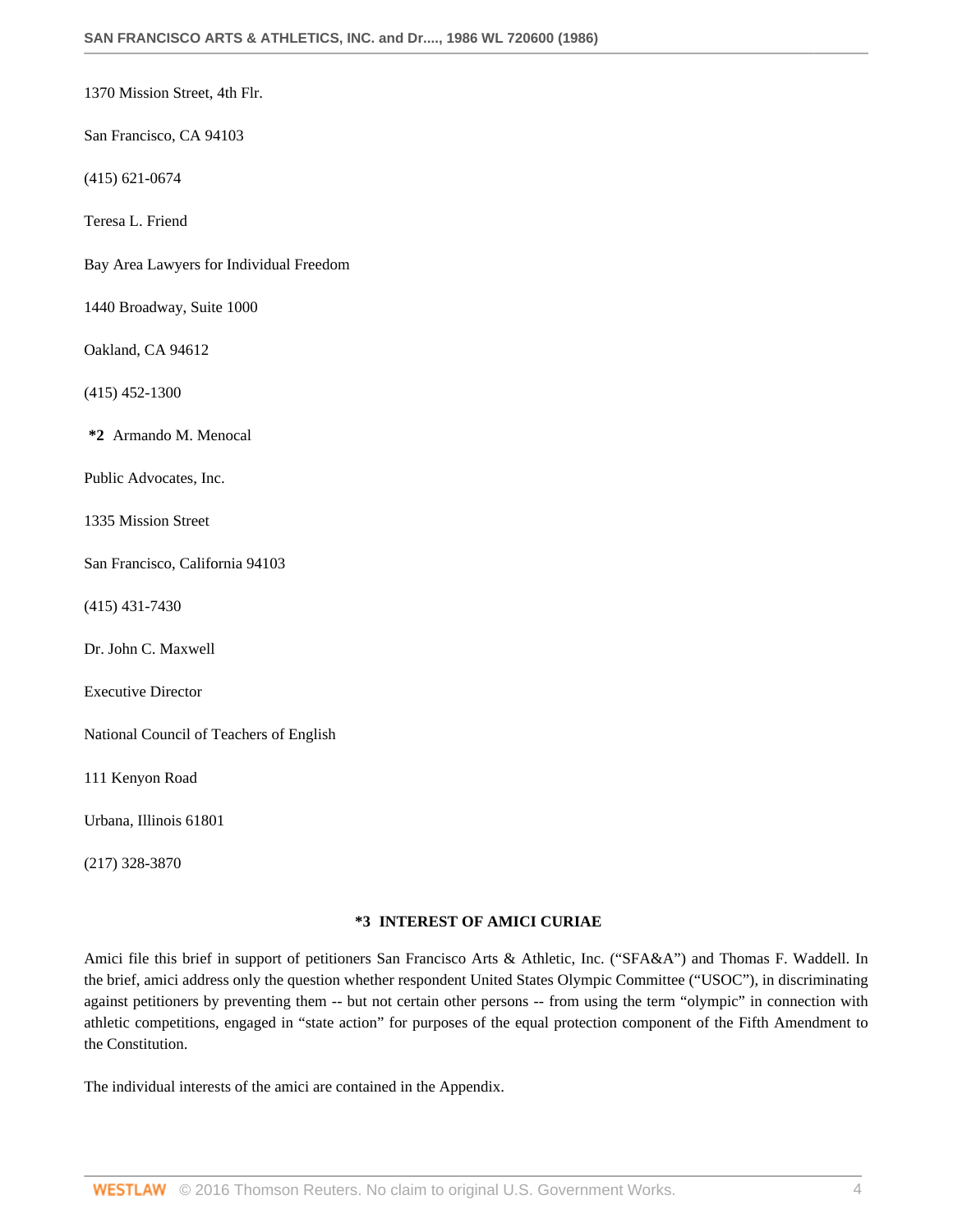#### <span id="page-4-3"></span><span id="page-4-2"></span><span id="page-4-1"></span><span id="page-4-0"></span>**\*4 I.**

### **SUMMARY OF ARGUMENT**

The USOC, an entity created by Federal charter, takes the position that, pursuant to  $36$  U.S.C.  $3380$ ,  $^1$  $^1$  Congress has granted the USOC an absolute monopoly over the word "olympic," including the right to discriminate among groups at will in connection with the use of the word -- even it the discrimination is based solely on a group's exercise of its First Amendment rights.<sup>[2](#page-15-2)</sup> In prohibiting petitioners from using the word **\*5** "olympic" in connection with the SFA&A's amateur athletic competition (which was to be entitled "The Gay Olympic Games I"), while at the same time allowing other groups to use the word, the USOC has discriminated against petitioners in connection with petitioners' exercise of their fundamental First Amendment right to freedom of expression.

This brief will show that, assuming arguendo that Congress did intend to grant the USOC the exclusive and blanket right to use the word "olympic" (and that the Constitution permitted Congress to do so), the USOC's discriminatory conduct<sup>[3](#page-15-3)</sup> \*6 in allowing some groups, but not petitioners, to use the word "olympic" constitutes "state action"<sup>[4](#page-15-4)</sup> for purposes of the Fifth Amendment.<sup>[5](#page-15-5)</sup>

<span id="page-4-4"></span>The Court of Appeals for the Ninth Circuit, without engaging in a proper factual and legal analysis, found, inter alia, an absence of state action on the part of the USOC and affirmed the district court's order granting respondents' motion for summary **\*7** judgment. In fact, as this brief will demonstrate, the USOC's conduct did constitute state action for several independent reasons.

First, the USOC's conduct deprived petitioners of a preferred right -- the free speech right to use the word "olympic" to promote the public's understanding of gay persons. Where such a preferred right is involved, a court must engage in a closer inquiry to determine whether the conduct at issue constitutes state action. Such an inquiry reveals that, in enacting the Amateur Sports Act of 1978 ("the Act"), Congress amended the USOC's charter in order to further a strictly national interest: improving performance of the United States in international amateur athletic competition. Under the Act, futhermore, Congress chose to legislate **\*8** almost all phases of the USOC's activity. Moreover, the Act gave the USOC a monopoly over the word "olympic," which had been firmly established in the English language. The USOC was able to carry out the challenged conduct -- the prohibition against petitioners' use of the word "olympic" -- solely by virtue of the federal statute. In light of these factors, a finding of state action was required.

Second, the USOC was expressly chartered in 1978 as an agent of the federal government. Moreover, the USOC's function (to coordinate amateur athletics and resolve disputes) could not be performed without federal action (in the form of the Act). The USOC's function is therefore the exclusive prerogative of the government, and the USOC necessarily performs a public **\*9** function, rendering its conduct in this case state action.

Third, by granting the USOC a monopoly over the word "olympic," Congress took a word that had previously existed in the public domain and gave absolute control over it to a private entity (the USOC), which now has the power to decide who among the public may use that word. As a result of this governmental action, the USOC now exercises exclusive control over a significant vehicle of expression. For this reason, also, the USOC engaged in state action when it exercised its monopoly over a standard English word to prevent petitioners from using that word in their efforts to increase the public's understanding of gay persons.

At the outset, amici emphasize that compelling policy reasons require that **\*10** the decision of the Court of Appeals be reversed. To affirm the Court of Appeals' ruling on the issue of state action would grant the USOC a license to discriminate with impunity in connection with the use of the word "olympic." Thus, the USOC could discriminate on the basis of race, religion, or ethnic background (as well as on the basis of sexual orientation or the content of expression), without being subject to any court's inquiry into the constitutionality of its discriminatory conduct. There would be nothing to prevent the USOC from, for example,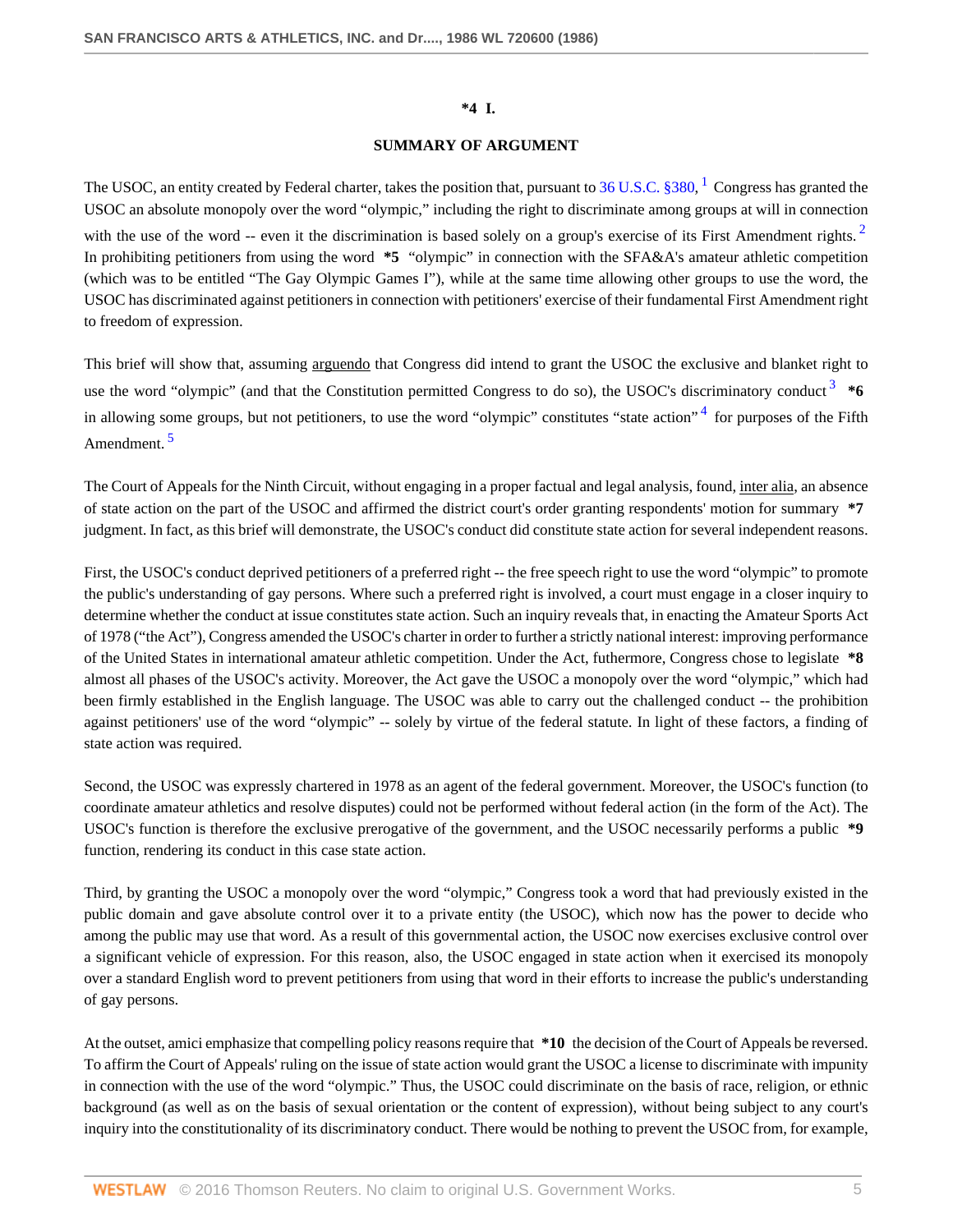granting the right to use the word "olympic" only to white supremacist organizations, but not to racial minorities. Such a result simply cannot be tolerated where the actor is specifically chartered by Congress for **\*11** the purposes of serving national interests and where the discrimination depends completely on the existence of a government-conferred monopoly.

As discussed below, the holding of the Court of Appeals on the issue of state action must be reversed.

<span id="page-5-0"></span>**II.**

# **THE COURT OF APPEALS COMPLETELY FAILED TO UNDERTAKE THE APPROPRIATE FACTUAL INQUIRY INTO WHETHER THE CONDUCT OF THE USOC CONSTITUTED STATE ACTION.**

### A. The Court Below Failed to Analyze The Factors That Are Significant In Determinating Whether State Action Exists.

Importantly, "adherence to the 'state action' requirement . . . requires careful attention to the **\*12** gravamen of the plaintiff's complaint." [Blum v. Yaretsky, 457 U.S. 991, 1003 \(1982\).](http://www.westlaw.com/Link/Document/FullText?findType=Y&serNum=1982128849&pubNum=780&originatingDoc=Ic7cc1dd16be711d881a4d6ea8dd6dcd8&refType=RP&fi=co_pp_sp_780_1003&originationContext=document&vr=3.0&rs=cblt1.0&transitionType=DocumentItem&contextData=(sc.Search)#co_pp_sp_780_1003) The state action inquiry is "necessarily fact bound." [Lugar v.](http://www.westlaw.com/Link/Document/FullText?findType=Y&serNum=1982128847&pubNum=780&originatingDoc=Ic7cc1dd16be711d881a4d6ea8dd6dcd8&refType=RP&fi=co_pp_sp_780_939&originationContext=document&vr=3.0&rs=cblt1.0&transitionType=DocumentItem&contextData=(sc.Search)#co_pp_sp_780_939) [Edmondson Oil Co., 457 U.S. at 939.](http://www.westlaw.com/Link/Document/FullText?findType=Y&serNum=1982128847&pubNum=780&originatingDoc=Ic7cc1dd16be711d881a4d6ea8dd6dcd8&refType=RP&fi=co_pp_sp_780_939&originationContext=document&vr=3.0&rs=cblt1.0&transitionType=DocumentItem&contextData=(sc.Search)#co_pp_sp_780_939) "Only by sifting facts and weighing circumstances can the non-obvious involvement of the State in private conduct be attributed its true significance." [Burton v. Wilmington Parking Authority, 365 U.S. 715, 722 \(1961\).](http://www.westlaw.com/Link/Document/FullText?findType=Y&serNum=1961100551&pubNum=780&originatingDoc=Ic7cc1dd16be711d881a4d6ea8dd6dcd8&refType=RP&fi=co_pp_sp_780_722&originationContext=document&vr=3.0&rs=cblt1.0&transitionType=DocumentItem&contextData=(sc.Search)#co_pp_sp_780_722)

The "necessarily fact bound" inquiry means that no universal and unwavering rule can be applied to every situation to determine whether state action exists. This Court, however, has readily found state action in the presence of certain factors. The Court has tended to find state action where (a) the ostensibly private actor has **\*13** deprived the challenger of a fundamental right; (b) the ostensibly private actor has a close nexus to a strictly public interest and is the object of extensive legislation and government regulation related thereto; and (c) the state has conferred on the ostensibly private actor a monopoly which is directly and closely related to the private actor's impairment of the challenger's fundamental right. <sup>[6](#page-15-6)</sup> See, e.g., [Terry v. Adams, 345 U.S. 461](http://www.westlaw.com/Link/Document/FullText?findType=Y&serNum=1953119814&pubNum=780&originatingDoc=Ic7cc1dd16be711d881a4d6ea8dd6dcd8&refType=RP&originationContext=document&vr=3.0&rs=cblt1.0&transitionType=DocumentItem&contextData=(sc.Search)) [\(1953\);](http://www.westlaw.com/Link/Document/FullText?findType=Y&serNum=1953119814&pubNum=780&originatingDoc=Ic7cc1dd16be711d881a4d6ea8dd6dcd8&refType=RP&originationContext=document&vr=3.0&rs=cblt1.0&transitionType=DocumentItem&contextData=(sc.Search)) [Smith v. Allwright, 321 U.S. 649 \(1944\)](http://www.westlaw.com/Link/Document/FullText?findType=Y&serNum=1944117055&pubNum=780&originatingDoc=Ic7cc1dd16be711d881a4d6ea8dd6dcd8&refType=RP&originationContext=document&vr=3.0&rs=cblt1.0&transitionType=DocumentItem&contextData=(sc.Search)). In addition, state action will be found to exist where the ostensibly private actor performs a public function that was **\*14** traditionally the exclusive prerogative of the state. [Blum v. Yaretsky, 457 U.S.](http://www.westlaw.com/Link/Document/FullText?findType=Y&serNum=1982128849&pubNum=780&originatingDoc=Ic7cc1dd16be711d881a4d6ea8dd6dcd8&refType=RP&fi=co_pp_sp_780_1004&originationContext=document&vr=3.0&rs=cblt1.0&transitionType=DocumentItem&contextData=(sc.Search)#co_pp_sp_780_1004) [at 1004-05 \(1982\)](http://www.westlaw.com/Link/Document/FullText?findType=Y&serNum=1982128849&pubNum=780&originatingDoc=Ic7cc1dd16be711d881a4d6ea8dd6dcd8&refType=RP&fi=co_pp_sp_780_1004&originationContext=document&vr=3.0&rs=cblt1.0&transitionType=DocumentItem&contextData=(sc.Search)#co_pp_sp_780_1004).

In Smith v. Allwright, supra, the Texas Democratic Party refused to admit black Texans to membership and thus prohibited them from voting in the Democratic primary election. In concluding that the actions of the Texas Democratic Party constituted state action, the Court in [Smith, 321 U.S. at 664,](http://www.westlaw.com/Link/Document/FullText?findType=Y&serNum=1944117055&pubNum=780&originatingDoc=Ic7cc1dd16be711d881a4d6ea8dd6dcd8&refType=RP&fi=co_pp_sp_780_664&originationContext=document&vr=3.0&rs=cblt1.0&transitionType=DocumentItem&contextData=(sc.Search)#co_pp_sp_780_664) stated:

"If the state requires a certain electoral procedure, prescribes a general election ballot made up of party nominees so chosen and limits the choice of the electorate in general elections for state offices, practically speaking, to those whose names appear on such a ballot, it endorses, adopts and enforces the discrimination against Negroes, practiced by a party entrusted by Texas law with the determination of the **\*15** qualifications of the participants in the primary. This is state action within the meaning of the Fifteenth Amendment."

An examination of the holding in Smith v. Allwright reveals the several factors that led the Court to find state action on the part of the Texas Democratic Party: the challenged act involved a fundamental right (the right to vote as guaranteed by the Fifteenth Amendment); the Democratic Party in fact enjoyed a monopoly over Texas' electoral process (*i.e.*, the regulations limited the choice of the electorate in general elections for state offices); and the State closely regulated its electoral procedure. See also [Terry v. Adams, 345 U.S. 1003 \(1953\)](http://www.westlaw.com/Link/Document/FullText?findType=Y&serNum=1953202613&pubNum=780&originatingDoc=Ic7cc1dd16be711d881a4d6ea8dd6dcd8&refType=RP&originationContext=document&vr=3.0&rs=cblt1.0&transitionType=DocumentItem&contextData=(sc.Search)) (opinion of Black, J.) (state action found where a Texas political organization excluded blacks **\*16** from the electoral process on racial grounds).

Analogously, in [Marsh v. Alabama, 326 U.S. 501 \(1946\)](http://www.westlaw.com/Link/Document/FullText?findType=Y&serNum=1946114356&pubNum=780&originatingDoc=Ic7cc1dd16be711d881a4d6ea8dd6dcd8&refType=RP&originationContext=document&vr=3.0&rs=cblt1.0&transitionType=DocumentItem&contextData=(sc.Search)), the Court reversed a state trespass conviction of a member of the Jehovah's Witness, who had distributed religious literature in a privately-owned company town. That distribution contravened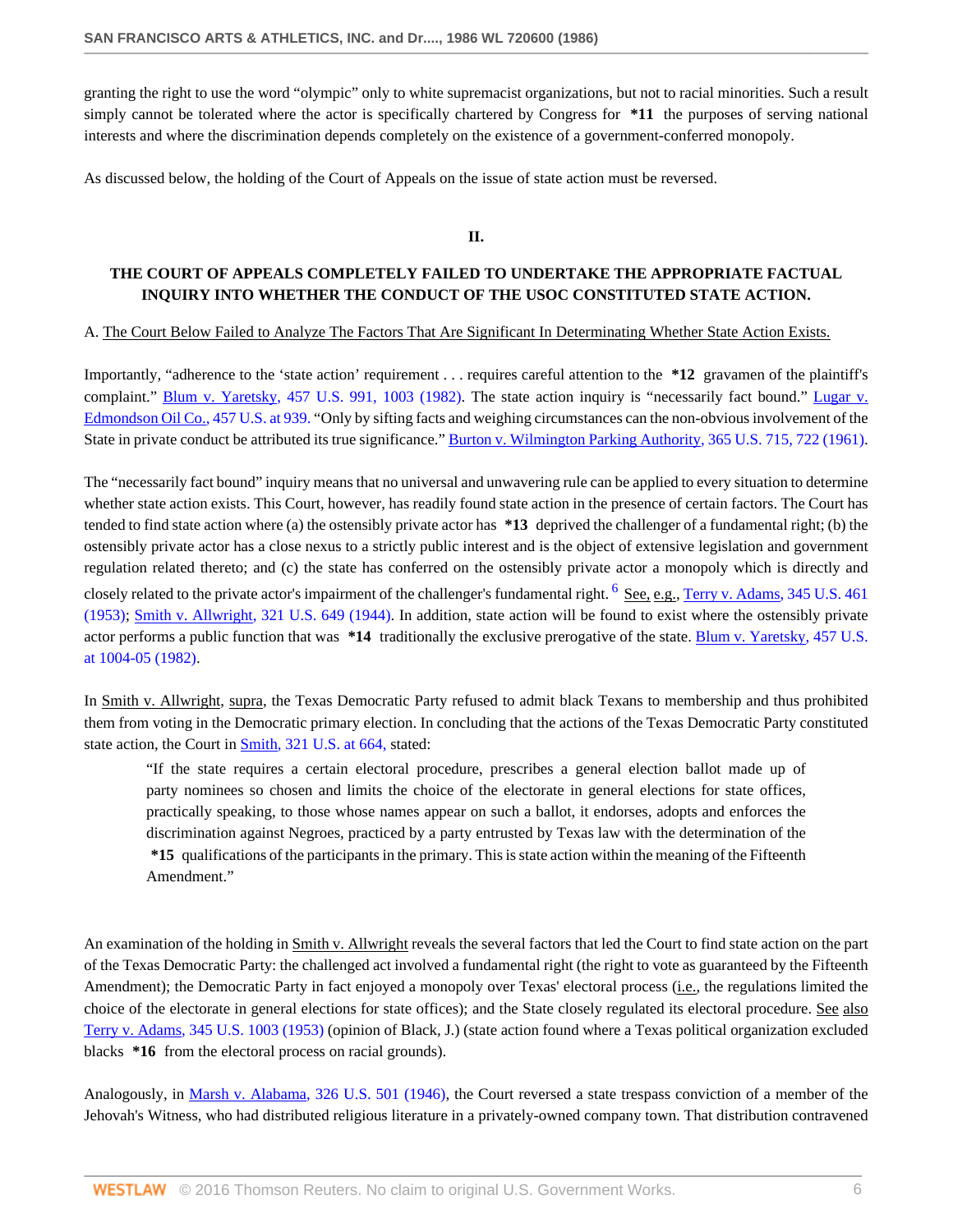the wishes of the town's owners, who invoked the state trespass law. This Court found that the company's conduct constituted state action. The Court noted that free speech rights occupy a preferred position under the Constitution. [Marsh, 326 U.S. at](http://www.westlaw.com/Link/Document/FullText?findType=Y&serNum=1946114356&pubNum=780&originatingDoc=Ic7cc1dd16be711d881a4d6ea8dd6dcd8&refType=RP&fi=co_pp_sp_780_509&originationContext=document&vr=3.0&rs=cblt1.0&transitionType=DocumentItem&contextData=(sc.Search)#co_pp_sp_780_509) [509.](http://www.westlaw.com/Link/Document/FullText?findType=Y&serNum=1946114356&pubNum=780&originatingDoc=Ic7cc1dd16be711d881a4d6ea8dd6dcd8&refType=RP&fi=co_pp_sp_780_509&originationContext=document&vr=3.0&rs=cblt1.0&transitionType=DocumentItem&contextData=(sc.Search)#co_pp_sp_780_509) It also noted that, since the entire town was the company's private property, it was inevitable that the residents of the town could only exercise their free speech rights on the company's property. Id. Put differently, **\*17** the company town enjoyed monopolistic control over the property within its borders. Finally, the company town performed the regulatory functions that would have been performed by a public municipality. Id. This is analogous to close regulation by the state.

Moreover, in the cases finding the existence of state action, the private actor's monopoly related directly to the challenged act itself. Indeed, absent the monopoly, the wrongful conduct could not have occurred. Thus, in Smith v. Allwright and Terry v. Adams, the absolute control of the Texas Democratic Party over the state's electoral processes enabled the ostensibly private actor (i.e., the Texas Democratic Party) to engage in the challenged acts of discrimination. Absent these **\*18** monopolies, the parties could not have excluded blacks from the states' electoral processes. Likewise, in Marsh v. Alabama, but for the company town's monopoly over its property, the challenged act -- prohibiting the distribution of religious literature -- could not have occurred. In short, the monopoly was so closely related to the challenged act that a finding of state action was appropriate.

As noted below, the principles leading to the finding of state action in Smith v. Allwright and Marsh v. Alabama define the parameters of the state action inquiry in this particular case. Under the proper analysis -- ignored by the court below -- the inescapable conclusion is that the USOC, in using its monopoly power over the word "olympic" to discriminate against **\*19** petitioners in connection with their fundamental right to free expression, engaged in state action.

B. In Concluding That The Conduct Of The USOC Was Not State Action, The Court Of Appeals Relied On An Inapposite Comparison Of The USOC With Owners of Copyrights And Trademarks And Failed To Consider The Factors Salient To The State Action Inquiry.

Apparently trying to avoid deciding what it conceded to be "the difficult issue of applicability of equal protection guarantees" and the equally difficult issue of whether the "USOC discriminated," the Court of Appeals, without analysis, found that the conduct of the USOC did not constitute state action. The Court of Appeals discussed the issue of "state action" in two parts. First, the Court of Appeals **\*20** noted that conferring "special property rights in USOC's trademarks [by Congress] does not make USOC's exploitation of those rights state action." [International Olympic Committee v. San Francisco Arts and Athletics,](http://www.westlaw.com/Link/Document/FullText?findType=Y&serNum=1986104716&pubNum=350&originatingDoc=Ic7cc1dd16be711d881a4d6ea8dd6dcd8&refType=RP&fi=co_pp_sp_350_737&originationContext=document&vr=3.0&rs=cblt1.0&transitionType=DocumentItem&contextData=(sc.Search)#co_pp_sp_350_737) [781 F.2d 733, 737 \(1986\).](http://www.westlaw.com/Link/Document/FullText?findType=Y&serNum=1986104716&pubNum=350&originatingDoc=Ic7cc1dd16be711d881a4d6ea8dd6dcd8&refType=RP&fi=co_pp_sp_350_737&originationContext=document&vr=3.0&rs=cblt1.0&transitionType=DocumentItem&contextData=(sc.Search)#co_pp_sp_350_737) Since the monopoly rights of these other owners "can be enforced to limit protected speech without violating the Constitution because there was no state action," the court reasoned that there was no state action where the USOC discriminatorily enforced its monopoly rights in the word "olympic" against petitioners. Id.

Second, the Court of Appeals relied on Rendell-Baker v. Kohn, supra, and explained that it was irrelevant that the government financed the USOC and jointly marketed olympic medals with it, **\*21** because "neither financing nor contractual relationships by themselves suffice to make a private entity a governmental actor." [781 F.2d at 737.](http://www.westlaw.com/Link/Document/FullText?findType=Y&serNum=1986104716&pubNum=350&originatingDoc=Ic7cc1dd16be711d881a4d6ea8dd6dcd8&refType=RP&fi=co_pp_sp_350_737&originationContext=document&vr=3.0&rs=cblt1.0&transitionType=DocumentItem&contextData=(sc.Search)#co_pp_sp_350_737)

# 1. The Court Of Appeal Erroneously Compared The Enforcement of The USOC's Broad, Governmentally Created Monopoly Rights With The Enforcement of The Limited, Privately Created Rights Of Copyright And Trademark Owners.

The Court of Appeals initially concluded that the USOC's monopoly over the word "olympic" was insufficient to find state action. The court below compared the USOC with owners of copyrights and trademarks, who, the court concluded, also had a monopoly conferred by Congress or by law, but who were not state actors. The Court of Appeals, however, failed to recognize that the method by which the USOC **\*22** obtained its monopoly rights in the word "olympic" (solely by virtue of an act of Congress) differs completely from the method by which copyright and trademark owners attain their respective "monopoly rights." The Court of Appeals also failed to recognize that the USOC's monopoly rights are far broader than the rights of copyright and trademark owners. For the purposes of a state action analysis, the distinction is crucial.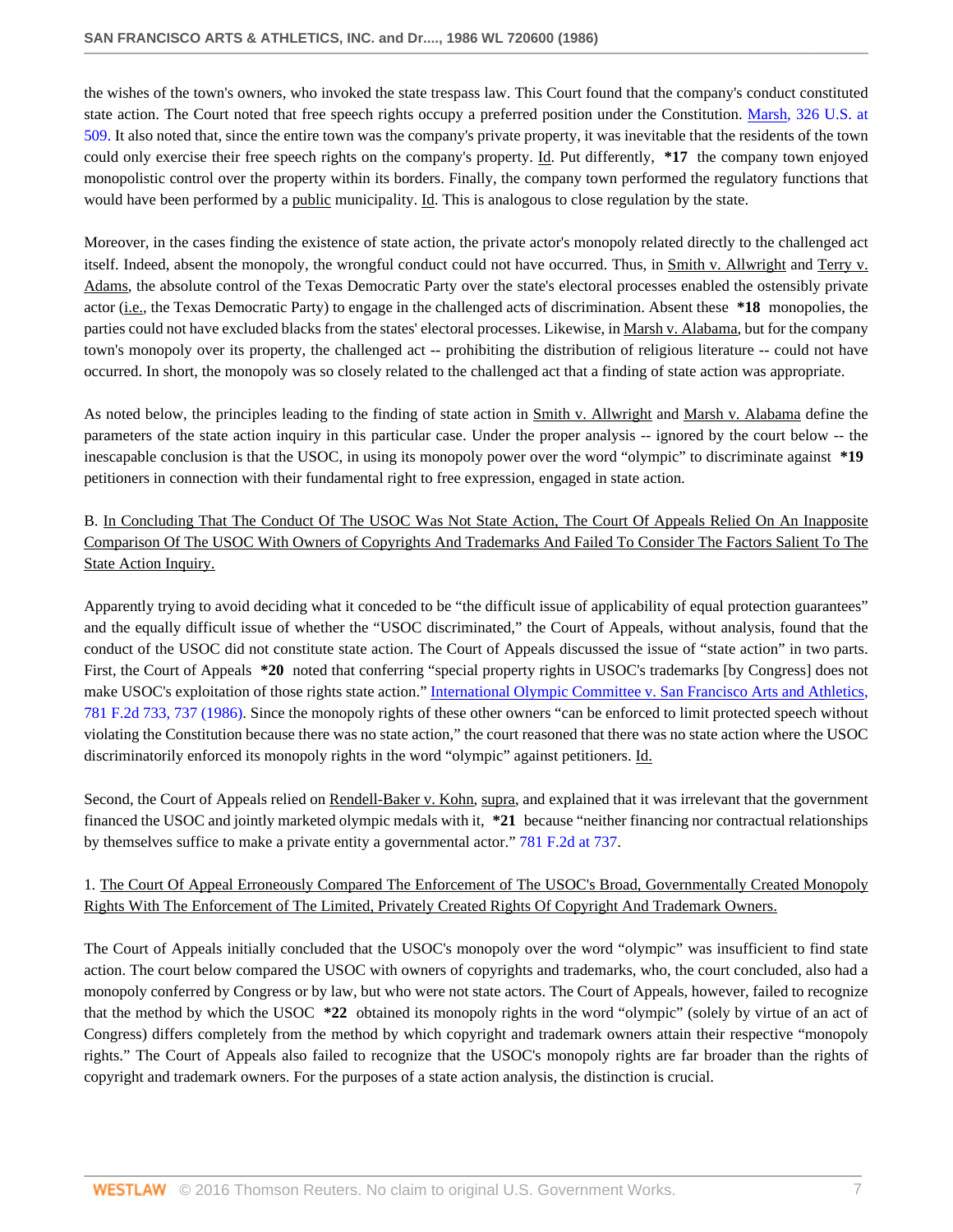The rights of copyright and trademark owners are not created by a direct legislative act; instead their rights are created, not by Congress, but by the owners themselves. For example, copyright owners create their copyrights by fixing an original work in a tangible medium of expression. [17 U.S.C. §§ 101](http://www.westlaw.com/Link/Document/FullText?findType=L&pubNum=1000546&cite=17USCAS101&originatingDoc=Ic7cc1dd16be711d881a4d6ea8dd6dcd8&refType=LQ&originationContext=document&vr=3.0&rs=cblt1.0&transitionType=DocumentItem&contextData=(sc.Search)), [102](http://www.westlaw.com/Link/Document/FullText?findType=L&pubNum=1000546&cite=17USCAS102&originatingDoc=Ic7cc1dd16be711d881a4d6ea8dd6dcd8&refType=LQ&originationContext=document&vr=3.0&rs=cblt1.0&transitionType=DocumentItem&contextData=(sc.Search)), [302](http://www.westlaw.com/Link/Document/FullText?findType=L&pubNum=1000546&cite=17USCAS302&originatingDoc=Ic7cc1dd16be711d881a4d6ea8dd6dcd8&refType=LQ&originationContext=document&vr=3.0&rs=cblt1.0&transitionType=DocumentItem&contextData=(sc.Search)); Sony Corp. of America v. **\*23** [Universal City Studios, Inc., 464](http://www.westlaw.com/Link/Document/FullText?findType=Y&serNum=1984103021&pubNum=708&originatingDoc=Ic7cc1dd16be711d881a4d6ea8dd6dcd8&refType=RP&fi=co_pp_sp_708_783&originationContext=document&vr=3.0&rs=cblt1.0&transitionType=DocumentItem&contextData=(sc.Search)#co_pp_sp_708_783) U.S. 417, and 104 S. Ct. 774, 783-84 (1984). Similarly, a trademark owner creates or attains its rights in a distinctive mark by adopting and using the mark in commerce to identify its goods or services and distinguish them from those manufactured or sold by others. [15 U.S.C. § 1127;](http://www.westlaw.com/Link/Document/FullText?findType=L&pubNum=1000546&cite=15USCAS1127&originatingDoc=Ic7cc1dd16be711d881a4d6ea8dd6dcd8&refType=LQ&originationContext=document&vr=3.0&rs=cblt1.0&transitionType=DocumentItem&contextData=(sc.Search)) [Blue Bell, Inc. v. Farah Mfg. Co., Inc., 508 F.2d 1260, 1264-65 \(5th Cir. 1975\)](http://www.westlaw.com/Link/Document/FullText?findType=Y&serNum=1975109258&pubNum=350&originatingDoc=Ic7cc1dd16be711d881a4d6ea8dd6dcd8&refType=RP&fi=co_pp_sp_350_1264&originationContext=document&vr=3.0&rs=cblt1.0&transitionType=DocumentItem&contextData=(sc.Search)#co_pp_sp_350_1264).

Unlike [section 380](http://www.westlaw.com/Link/Document/FullText?findType=L&pubNum=1000546&cite=36USCAS380&originatingDoc=Ic7cc1dd16be711d881a4d6ea8dd6dcd8&refType=LQ&originationContext=document&vr=3.0&rs=cblt1.0&transitionType=DocumentItem&contextData=(sc.Search)), which grants the USOC monopoly rights over words that were and would otherwise still be in the public domain but for congressional intervention, the law of copyright does not give monopoly rights to works in the public domain. Harper & Row Publishers v. Nation Enterprises, 471 U.S. 539,  $\ldots$ , 105 S. Ct. 2218, 2224 (1985). Furthermore, unlike the law of **\*24** copyright, [section 380](http://www.westlaw.com/Link/Document/FullText?findType=L&pubNum=1000546&cite=36USCAS380&originatingDoc=Ic7cc1dd16be711d881a4d6ea8dd6dcd8&refType=LQ&originationContext=document&vr=3.0&rs=cblt1.0&transitionType=DocumentItem&contextData=(sc.Search)) does not require that the USOC earn its statutory monopoly rights by creating something original. Since the interests of creativity and originality, which are the constitutional underpinnings of the limited monopoly provided by copyright (see [Sony Corp. v. Universal City Studios, supra, 464 U.S. 417, \\_\\_\\_\\_, 104 S. Ct. at 782\),](http://www.westlaw.com/Link/Document/FullText?findType=Y&serNum=1984103021&pubNum=708&originatingDoc=Ic7cc1dd16be711d881a4d6ea8dd6dcd8&refType=RP&fi=co_pp_sp_708_782&originationContext=document&vr=3.0&rs=cblt1.0&transitionType=DocumentItem&contextData=(sc.Search)#co_pp_sp_708_782) are not served by granting monopoly rights to the USOC over the word "olympic," it is improper to compare the legal consequences of the enforcement of the USOC's monopoly rights with the enforcement of copyrights.

In addition, the rights of copyright and trademark owners are limited by registration requirements, duration limitations, and defenses such as "fair use." See, e.g., Sony Corp. v. **\*25** [Universal City Studios, Inc., 464 U.S. 417, \\_\\_\\_\\_, 104 S. Ct. at 784](http://www.westlaw.com/Link/Document/FullText?findType=Y&serNum=1984103021&pubNum=708&originatingDoc=Ic7cc1dd16be711d881a4d6ea8dd6dcd8&refType=RP&fi=co_pp_sp_708_784&originationContext=document&vr=3.0&rs=cblt1.0&transitionType=DocumentItem&contextData=(sc.Search)#co_pp_sp_708_784) (fair use defense applied to defeat copyright owners' action). According to the Court of Appeals, however, such limitations do not apply to the USOC's monopoly rights in the word "olympic."

Given the above fundamental differences between copyrights and trademarks, on the one hand, and the USOC's monopoly rights, on the other it was erroneous for the Court of Appeals to base its conclusion on the results or reasoning of copyright or trademark cases.

## 2. The Court of Appeals Incorrectly Relied on Rendall-Baker v. Kohn.

Rendell-Baker v. Kohn, supra, seized on by the Court of Appeals as a **\*26** second ground for finding lack of state action, also fails to justify the Court of Appeals' holding. In Rendell-Baker, petitioners, school teachers employed by a private school, challenged the school's right to discharge them from employment without procedural due process. As demonstrated infra, Rendell-Baker entailed circumstances that differed markedly from the instant case.

The private school in Rendell-Baker did not have a governmentally-granted monopoly. Further, while the private entity in Rendell-Baker was subject to a certain degree of state regulation, the school was not a creation of the state. As such, the regulatory role of the state was relatively passive, in contrast to the close statutory control that Congress exercises over the USOC. **\*27** See discussion infra. Indeed, the Court noted in Rendell-Baker that the discharges were not compelled, or even influenced, by any state regulation.<sup>[7](#page-15-7)</sup>

For the reasons discussed infra, the instant case is distinguishable from Rendell-Baker and the other cases finding an absence of state action. Under the facts of the instant case, the USOC engaged in state action when it **\*28** exercised its congressionallycreated monopoly power to invidiously discriminate against petitioners in connection with their use of the word "olympic."

## <span id="page-7-0"></span>**III.**

# **A PROPER ANALYSIS SHOWS THAT THE USOC ENGAGED IN STATE ACTION IN PROHIBITING PETITIONERS FROM USING THE WORD "OLYMPIC."**

A. Because Petitioners Attempted To Exercise Their Right To Freedom Of Expression When They Chose To Use The Word "Olympic," The Appropriate Examination Into The USOC's Conduct Favors A Finding Of State Action.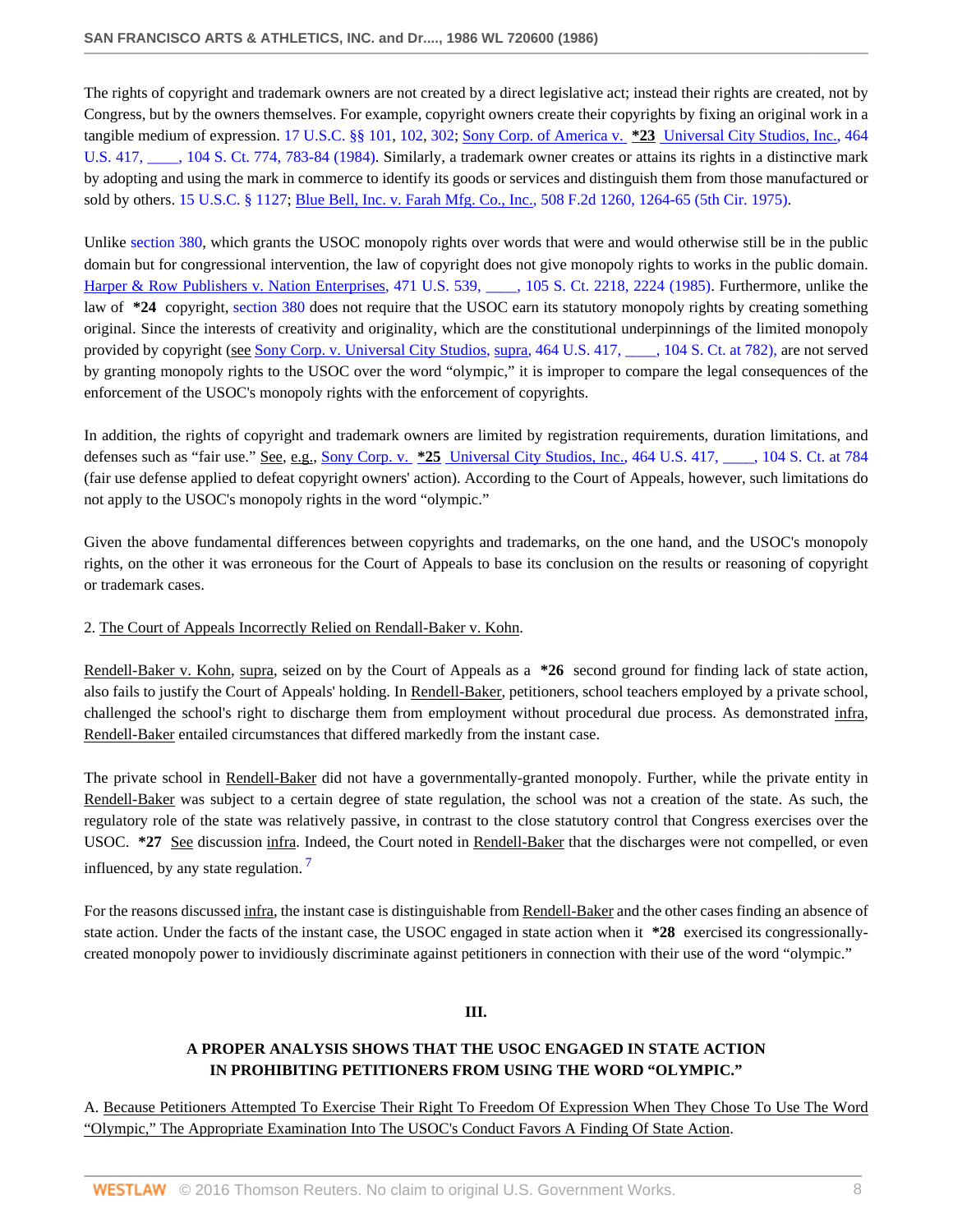The preferred nature of the constitutional rights at stake requires a close and sensitive examination into whether the USOC engaged in state **\*29** action, and renders a finding of state action more likely. See [Weise v. Syracuse University, 522 F.2d](http://www.westlaw.com/Link/Document/FullText?findType=Y&serNum=1975141950&pubNum=350&originatingDoc=Ic7cc1dd16be711d881a4d6ea8dd6dcd8&refType=RP&fi=co_pp_sp_350_406&originationContext=document&vr=3.0&rs=cblt1.0&transitionType=DocumentItem&contextData=(sc.Search)#co_pp_sp_350_406) [397, 406-08 \(2d Cir. 1975\).](http://www.westlaw.com/Link/Document/FullText?findType=Y&serNum=1975141950&pubNum=350&originatingDoc=Ic7cc1dd16be711d881a4d6ea8dd6dcd8&refType=RP&fi=co_pp_sp_350_406&originationContext=document&vr=3.0&rs=cblt1.0&transitionType=DocumentItem&contextData=(sc.Search)#co_pp_sp_350_406) In using the word "olympic" in connection with their desire to promote the public's understanding of gay persons, petitioners were undoubtedly exercising their rights of free speech, a right preferred under the Constitution. See e.g., [Saia v. New York City, 334 U.S. 558, 562 \(1948\)](http://www.westlaw.com/Link/Document/FullText?findType=Y&serNum=1948118302&pubNum=780&originatingDoc=Ic7cc1dd16be711d881a4d6ea8dd6dcd8&refType=RP&fi=co_pp_sp_780_562&originationContext=document&vr=3.0&rs=cblt1.0&transitionType=DocumentItem&contextData=(sc.Search)#co_pp_sp_780_562); [Marsh v. Alabama, 326 U.S. at 509.](http://www.westlaw.com/Link/Document/FullText?findType=Y&serNum=1946114356&pubNum=780&originatingDoc=Ic7cc1dd16be711d881a4d6ea8dd6dcd8&refType=RP&fi=co_pp_sp_780_509&originationContext=document&vr=3.0&rs=cblt1.0&transitionType=DocumentItem&contextData=(sc.Search)#co_pp_sp_780_509) Indeed, the very purpose of the use of the word "olympic" by petitioners was to educate the general public on "the vitality, variety and versatility of the gay movement." As the dissent from the denial of the Petition for Rehearing en banc below noted: "What [petitioners] propose to do . . . lies at the very heart of the **\*30** first amendment: the wish to hold a public event to promote socio-political views some may find offensive." (Dissenting opinion of Kozinski, J.) (see Appendix C to Petition For Writ of Certiorari, at 49)

Here, the USOC consented to the use of the word "olympic" by Special, Junior, and Explorer Olympics, and tacitly approved of other entities' (including an International Police Olympics) use of the word. (See discussion in Brief for Petitioners) Yet, when petitioners wanted to use the word "olympic" for their event, they were prohibited from doing so. The approval given to other groups, combined with the USOC's total suppression of petitioners' use of the word "olympic," would constitute a prima facie case of discrimination in violation of the equal **\*31** protection guarantees of the Fifth Amendment if the USOC's conduct were found to be "state action."

Therefore, in finding the absence of state action, the Court of Appeals erred. The Court of Appeals failed to recognize that discrimination in connection with a fundamental right -- here, petitioner's First Amendment right to freedom of speech -- requires a closer and more sensitive inquiry into whether the ostensibly private actor in fact engaged in state action. As discussed below, an appropriately close examination of the USOC's conduct establishes beyond doubt that the USOC engaged in state action.

## B. Congress Chartered And Provided For Close Supervision Of The USOC In Order To Further A Strictly National Interest.

**\*32** The Congressional intent and motivation for enacting legislation that vests substantial and overriding power in the USOC demonstrates that the USOC's exercise of its power to deprive petitioners of the right to use the word "olympic" constituted governmental action for purposes of the equal protection component of the Fifth Amendment. The Act, [36 U.S.C. § 371](http://www.westlaw.com/Link/Document/FullText?findType=L&pubNum=1000546&cite=36USCAS371&originatingDoc=Ic7cc1dd16be711d881a4d6ea8dd6dcd8&refType=LQ&originationContext=document&vr=3.0&rs=cblt1.0&transitionType=DocumentItem&contextData=(sc.Search)) et seq., was passed in 1978 in response to a report of the President's Commission on Olympic Sports (the "Commission"), which found amateur sports in the United States to be in a chaotic condition and totally without regulation. See The Final Report of the President's Commission ("Commission Report"), at ix, 1-4, 11-13, 17-21 (U.S. Govt. Printing Office, Washington, D.C., 1977). [8](#page-15-8) The **\*33** Commission concluded that this chaotic condition, together with inadequate funding for American amateur athletics, harmed the performance of American athletes in international competitions. Commission Report, at 11, 17.

<span id="page-8-0"></span>As an outgrowth of recommendations of the President's Commission, Congress enacted the Amateur Sports Act of 1978. 1978 U.S. Code Cong. and Adm. News, at 7482. The USOC was chartered under the Act to

"establish national goals for amateur athletic activities and encourage the attainment of these goals; promote and support amateur athletic activities involving the United States and foreign nations; promote and encourage physical fitness and public participation and amateur athletic activities; and assist organizations and **\*34** persons concerned with sports and the development of amateur athletic programs for amateur athletes."

## [36 U.S.C. § 374](http://www.westlaw.com/Link/Document/FullText?findType=L&pubNum=1000546&cite=36USCAS374&originatingDoc=Ic7cc1dd16be711d881a4d6ea8dd6dcd8&refType=LQ&originationContext=document&vr=3.0&rs=cblt1.0&transitionType=DocumentItem&contextData=(sc.Search)).

In furtherance of these strictly national goals, Congress vested in the USOC the power to serve as the coordinating body for amateur athletic activity in the United States directly relating to international amateur athletic competition. [36 U.S.C. § 375\(a\)](http://www.westlaw.com/Link/Document/FullText?findType=L&pubNum=1000546&cite=36USCAS375&originatingDoc=Ic7cc1dd16be711d881a4d6ea8dd6dcd8&refType=LQ&originationContext=document&vr=3.0&rs=cblt1.0&transitionType=DocumentItem&contextData=(sc.Search)) [\(1\).](http://www.westlaw.com/Link/Document/FullText?findType=L&pubNum=1000546&cite=36USCAS375&originatingDoc=Ic7cc1dd16be711d881a4d6ea8dd6dcd8&refType=LQ&originationContext=document&vr=3.0&rs=cblt1.0&transitionType=DocumentItem&contextData=(sc.Search)) Moreover, [36 U.S.C. § 375\(a\)\(2\)](http://www.westlaw.com/Link/Document/FullText?findType=L&pubNum=1000546&cite=36USCAS375&originatingDoc=Ic7cc1dd16be711d881a4d6ea8dd6dcd8&refType=LQ&originationContext=document&vr=3.0&rs=cblt1.0&transitionType=DocumentItem&contextData=(sc.Search)) empowers the USOC to represent the United States as its national Olympic committee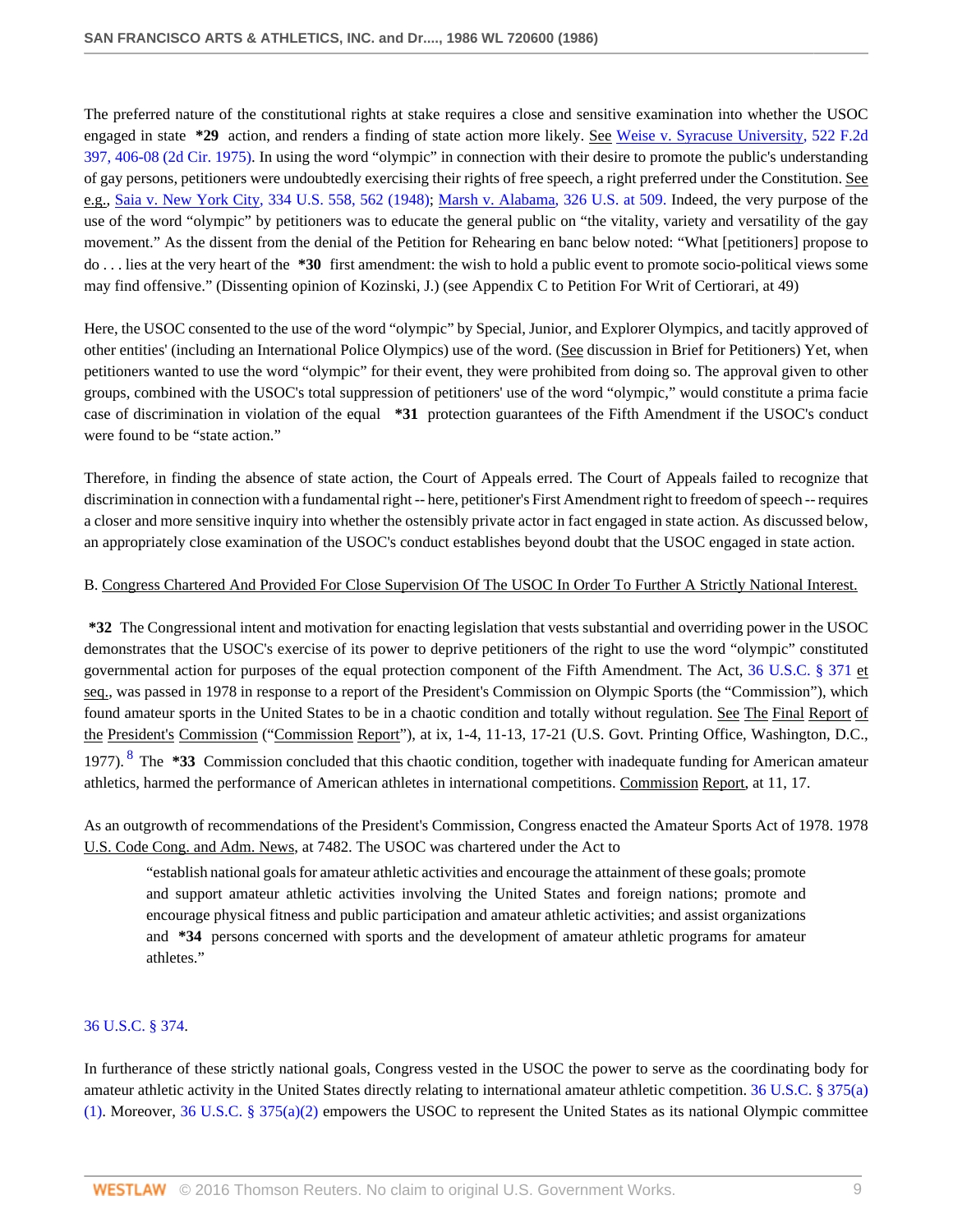in relationships with international bodies, while  $36$  U.S.C. § 375(a)(3) gives the USOC power to control the representation of the United States in certain amateur competitions.

Significantly, as one way of achieving the national goal of improving **\*35** America's performance in international competition, Congress included in the Act [section 380](http://www.westlaw.com/Link/Document/FullText?findType=L&pubNum=1000546&cite=36USCAS380&originatingDoc=Ic7cc1dd16be711d881a4d6ea8dd6dcd8&refType=LQ&originationContext=document&vr=3.0&rs=cblt1.0&transitionType=DocumentItem&contextData=(sc.Search)), which, according to the USOC, gives the USOC the right to prevent any person or entity it chooses from using the word "olympic." [Section 380](http://www.westlaw.com/Link/Document/FullText?findType=L&pubNum=1000546&cite=36USCAS380&originatingDoc=Ic7cc1dd16be711d881a4d6ea8dd6dcd8&refType=LQ&originationContext=document&vr=3.0&rs=cblt1.0&transitionType=DocumentItem&contextData=(sc.Search)) was intended to enable "the USOC to safeguard the USOC's ability to use financial resources that are a critical component of America's capacity to send world class amateur athletes into international competition without the massive government subsidies enjoyed by competitors from other nations." [United States](http://www.westlaw.com/Link/Document/FullText?findType=Y&serNum=1984130714&pubNum=350&originatingDoc=Ic7cc1dd16be711d881a4d6ea8dd6dcd8&refType=RP&fi=co_pp_sp_350_264&originationContext=document&vr=3.0&rs=cblt1.0&transitionType=DocumentItem&contextData=(sc.Search)#co_pp_sp_350_264) [Olympic Committee v. Intelicense Corp., 737 F.2d 263, 264 \(2nd Cir.\)](http://www.westlaw.com/Link/Document/FullText?findType=Y&serNum=1984130714&pubNum=350&originatingDoc=Ic7cc1dd16be711d881a4d6ea8dd6dcd8&refType=RP&fi=co_pp_sp_350_264&originationContext=document&vr=3.0&rs=cblt1.0&transitionType=DocumentItem&contextData=(sc.Search)#co_pp_sp_350_264), cert. denied, [469 U.S. 982 \(1984\).](http://www.westlaw.com/Link/Document/FullText?findType=Y&serNum=1984244908&pubNum=780&originatingDoc=Ic7cc1dd16be711d881a4d6ea8dd6dcd8&refType=RP&originationContext=document&vr=3.0&rs=cblt1.0&transitionType=DocumentItem&contextData=(sc.Search)) In effect, [section 380](http://www.westlaw.com/Link/Document/FullText?findType=L&pubNum=1000546&cite=36USCAS380&originatingDoc=Ic7cc1dd16be711d881a4d6ea8dd6dcd8&refType=LQ&originationContext=document&vr=3.0&rs=cblt1.0&transitionType=DocumentItem&contextData=(sc.Search)) is the federal government's supplement to its initial direct financial subsidies. In addition to the revenue provided by [section](http://www.westlaw.com/Link/Document/FullText?findType=L&pubNum=1000546&cite=36USCAS380&originatingDoc=Ic7cc1dd16be711d881a4d6ea8dd6dcd8&refType=LQ&originationContext=document&vr=3.0&rs=cblt1.0&transitionType=DocumentItem&contextData=(sc.Search)) [380](http://www.westlaw.com/Link/Document/FullText?findType=L&pubNum=1000546&cite=36USCAS380&originatingDoc=Ic7cc1dd16be711d881a4d6ea8dd6dcd8&refType=LQ&originationContext=document&vr=3.0&rs=cblt1.0&transitionType=DocumentItem&contextData=(sc.Search)), **\*36** Congress also granted a direct subsidy authorizing a grant of \$16,000,000 to finance the construction, improvement and maintenance of facilities for programs of amateur athletic activity and for other costs. [36 U.S.C. § 384](http://www.westlaw.com/Link/Document/FullText?findType=L&pubNum=1000546&cite=36USCAS384&originatingDoc=Ic7cc1dd16be711d881a4d6ea8dd6dcd8&refType=LQ&originationContext=document&vr=3.0&rs=cblt1.0&transitionType=DocumentItem&contextData=(sc.Search)). Further, as another way to satisfy these governmental objectives, the statutory scheme of the Act provides for close governmental supervision and regulation of the USOC.<sup>[9](#page-15-9)</sup>

<span id="page-9-0"></span>**\*37** The legislative history of the USOC further demonstrates how the USOC in its present configuration was established to serve a national interest. The Committee on the Judiciary concluded that the reorganization of the USOC "should provide the needed coordination of effort with all the interested sports organizations which best promotes amateur athletic activity relating to **\*38** international athletic competition." 1978 U.S. Code Cong. and Adm. News, at 7491. Moreover, the governmental interest in improving American performance in international athletic competitions pervaded the Congressional debate on the Act. For instance, Representative Michel, speaking in support of the legislation, stated:

"American athletes will go into these same games as products of a way of life. I do not believe that it is the purpose of the games to set one way of life against another. But it cannot be denied that spectators, both in Moscow and all over the world, certainly will have such a thought in mind when the events take place. So it would be good for our nation and for the athletes who represent us if the cooperation, spirit of individuality, and personal freedom that are the great virtues of our system are allowed to exert their full influence in the games. Too often, in fact, for **\*39** 50 years these virtues have been buried beneath the bickering between and among various amateur groups who claim to speak for the athletes."

#### Cong. Record, at 31662 (House Debates, September 26, 1978).

Finally, the federal government and the USOC have engaged in joint activities intended to support the USOC's activities. For example, in connection with the 1984 International Olympic Games, held by the City of Los Angeles, the federal government and the USOC jointly marketed Olympic coins. (See Joint Appendix to Petitioners' Brief, at II-190)

Given the elaborate statutory scheme governing the USOC, the expressly national objectives of the Act, and the joint participation of the USOC and the government in furthering those goals, the inescapable conclusion is that the **\*40** USOC engaged in state action. Indeed, by virtue of the expressed common national goals of the USOC and the government, the close federal supervision, and the cooperative marketing program designed to fund the USOC, the USOC and the federal government enjoy a symbiotic relationship sufficient to render the USOC's conduct here state action. See [Burton v. Wilmington Parking](http://www.westlaw.com/Link/Document/FullText?findType=Y&serNum=1961100551&pubNum=780&originatingDoc=Ic7cc1dd16be711d881a4d6ea8dd6dcd8&refType=RP&fi=co_pp_sp_780_725&originationContext=document&vr=3.0&rs=cblt1.0&transitionType=DocumentItem&contextData=(sc.Search)#co_pp_sp_780_725) [Authority, 365 U.S. 715, 725 \(1961\).](http://www.westlaw.com/Link/Document/FullText?findType=Y&serNum=1961100551&pubNum=780&originatingDoc=Ic7cc1dd16be711d881a4d6ea8dd6dcd8&refType=RP&fi=co_pp_sp_780_725&originationContext=document&vr=3.0&rs=cblt1.0&transitionType=DocumentItem&contextData=(sc.Search)#co_pp_sp_780_725)

In light of all these factors, the USOC engaged in state action when it exercised its control over the word "olympic" on a discriminatory basis to the detriment of petitioners' rights of free expression. The Court of Appeals erred in ruling otherwise.

# C. The USOC Is Endowed With A Federally-Granted Monopoly, Without **\*41** Which The USOC Could Not Have Prohibited Petitioners From Using The Word "Olympic."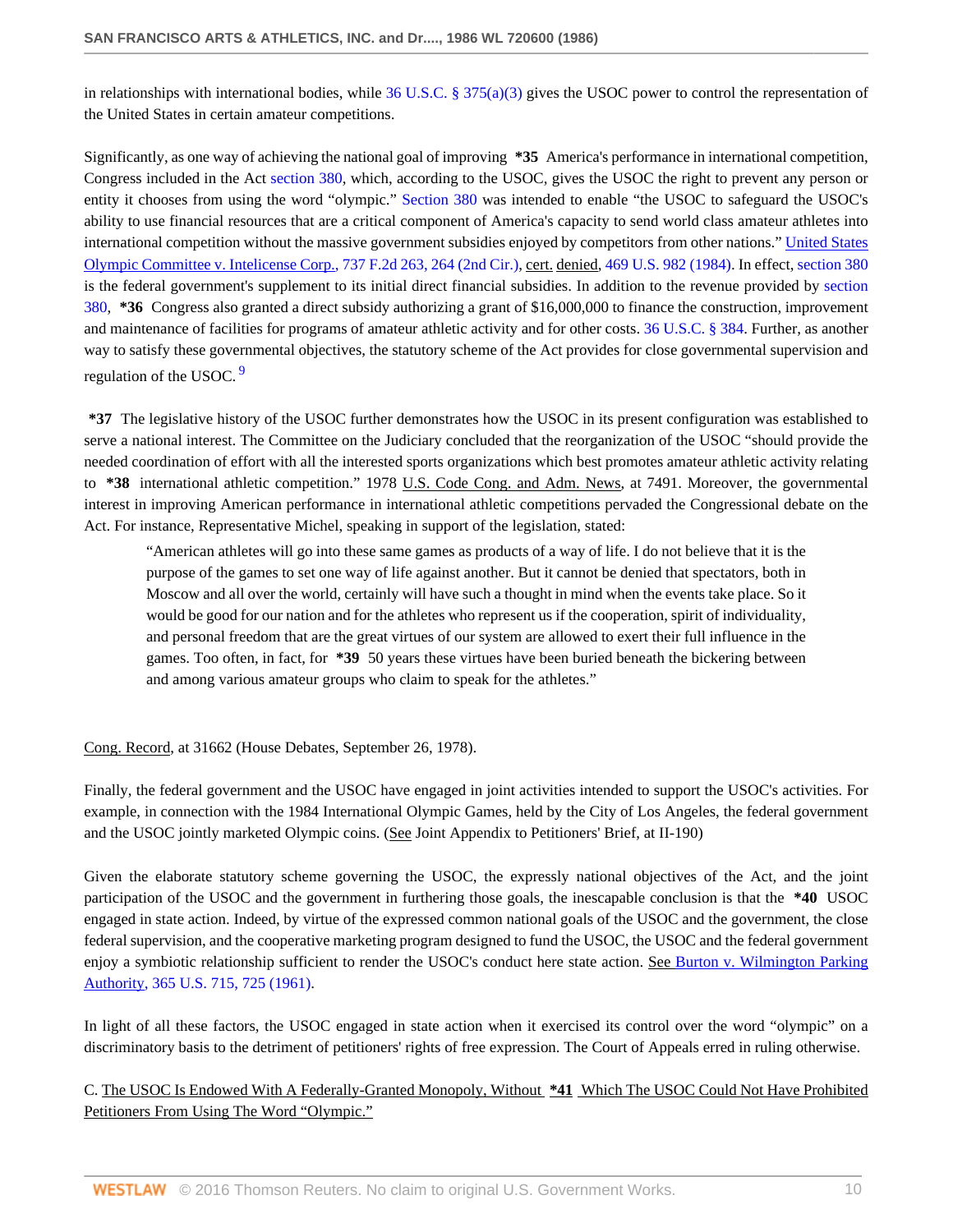The USOC enjoys an absolute monopoly over the word "olympic" only by virtue of [36 U.S.C. §380.](http://www.westlaw.com/Link/Document/FullText?findType=L&pubNum=1000546&cite=36USCAS380&originatingDoc=Ic7cc1dd16be711d881a4d6ea8dd6dcd8&refType=LQ&originationContext=document&vr=3.0&rs=cblt1.0&transitionType=DocumentItem&contextData=(sc.Search)) While the existence of a monopoly may not be sufficient in and of itself to constitute state action (see [Jackson v. Metropolitan Edison Co., 419 U.S. at](http://www.westlaw.com/Link/Document/FullText?findType=Y&serNum=1974138441&pubNum=780&originatingDoc=Ic7cc1dd16be711d881a4d6ea8dd6dcd8&refType=RP&fi=co_pp_sp_780_351&originationContext=document&vr=3.0&rs=cblt1.0&transitionType=DocumentItem&contextData=(sc.Search)#co_pp_sp_780_351) [351-352\),](http://www.westlaw.com/Link/Document/FullText?findType=Y&serNum=1974138441&pubNum=780&originatingDoc=Ic7cc1dd16be711d881a4d6ea8dd6dcd8&refType=RP&fi=co_pp_sp_780_351&originationContext=document&vr=3.0&rs=cblt1.0&transitionType=DocumentItem&contextData=(sc.Search)#co_pp_sp_780_351) where, as here, a preferred right is involved, state action exists where the state-granted monopoly is directly related to the challenged act of the ostensibly private entity. Cf. Smith v. Allwright, supra.

The relationship between the conduct challenged here and the USOC's monopoly over the word "olympic" could not be closer. In fact, the USOC's **\*42** ability to engage in the challenged conduct depended on its monopoly.

Before Congress enacted [36 U.S.C. § 380](http://www.westlaw.com/Link/Document/FullText?findType=L&pubNum=1000546&cite=36USCAS380&originatingDoc=Ic7cc1dd16be711d881a4d6ea8dd6dcd8&refType=LQ&originationContext=document&vr=3.0&rs=cblt1.0&transitionType=DocumentItem&contextData=(sc.Search)) and its predecessor, the word "olympic" had been in the public domain and therefore not subject to trademark protection. See Park 'N Fly v. Dollar Park 'N Fly, 469 U.S. 189, and 105 S. Ct. 658, 661-62 (1985) (no trademark protection for generic term). Accord, [Canal Co. v. Clark, 80 U.S. 311, 323 \(1871\).](http://www.westlaw.com/Link/Document/FullText?findType=Y&serNum=1871193060&pubNum=780&originatingDoc=Ic7cc1dd16be711d881a4d6ea8dd6dcd8&refType=RP&fi=co_pp_sp_780_323&originationContext=document&vr=3.0&rs=cblt1.0&transitionType=DocumentItem&contextData=(sc.Search)#co_pp_sp_780_323) Quite simply, therefore, but for the Congressional grant of a complete monopoly over the word "olympic," the USOC could not have discriminated against petitioners in the exercise of their right of free expression at all, and petitioners could have used the word in connection with their athletic event. Because the USOC's ability to discriminate against **\*43** petitioners derives solely from Congress' grant of monopoly rights, its conduct in using that monopoly to impair petitioners' freedom of speech in a discriminatory fashion constitutes state action. Cf. Smith v. Allwright, supra (but for the Democratic Party's monopoly over the State's elections, black voters could not have been excluded from elections).

The rationale used in Jackson v. Metropolitan Edison Co., supra, [Public Utilities Commission v. Pollak, 343 U.S. 451 \(1952\)](http://www.westlaw.com/Link/Document/FullText?findType=Y&serNum=1952118791&pubNum=780&originatingDoc=Ic7cc1dd16be711d881a4d6ea8dd6dcd8&refType=RP&originationContext=document&vr=3.0&rs=cblt1.0&transitionType=DocumentItem&contextData=(sc.Search)), and [Moose Lodge No. 107 v. Irvis, 407 U.S. 163 \(1972\)](http://www.westlaw.com/Link/Document/FullText?findType=Y&serNum=1972127149&pubNum=780&originatingDoc=Ic7cc1dd16be711d881a4d6ea8dd6dcd8&refType=RP&originationContext=document&vr=3.0&rs=cblt1.0&transitionType=DocumentItem&contextData=(sc.Search)), supports this concept. Indeed, in [Jackson, 419 U.S. at 352,](http://www.westlaw.com/Link/Document/FullText?findType=Y&serNum=1974138441&pubNum=780&originatingDoc=Ic7cc1dd16be711d881a4d6ea8dd6dcd8&refType=RP&fi=co_pp_sp_780_352&originationContext=document&vr=3.0&rs=cblt1.0&transitionType=DocumentItem&contextData=(sc.Search)#co_pp_sp_780_352) this Court implicitly recognized that, where a sufficiently close relationship exists between the challenged conduct and the monopoly, a finding of state action is proper. **\*44** Comparing the particular facts which were at issue in Pollak (in which the Court in fact found or assumed the existence of state action), and in Moose Lodge, the Court in Jackson concluded: "In [Moose Lodge and Pollak], there was an insufficient relationship between the challenged actions of the entities involved and their monopoly status [to find state action on the basis of the entity's monopoly]. There is no indication of any greater connection here." [Jackson,](http://www.westlaw.com/Link/Document/FullText?findType=Y&serNum=1974138441&pubNum=780&originatingDoc=Ic7cc1dd16be711d881a4d6ea8dd6dcd8&refType=RP&fi=co_pp_sp_780_352&originationContext=document&vr=3.0&rs=cblt1.0&transitionType=DocumentItem&contextData=(sc.Search)#co_pp_sp_780_352) [419 U.S. at 352](http://www.westlaw.com/Link/Document/FullText?findType=Y&serNum=1974138441&pubNum=780&originatingDoc=Ic7cc1dd16be711d881a4d6ea8dd6dcd8&refType=RP&fi=co_pp_sp_780_352&originationContext=document&vr=3.0&rs=cblt1.0&transitionType=DocumentItem&contextData=(sc.Search)#co_pp_sp_780_352).

<span id="page-10-0"></span>The instant case presents a stark contrast to Jackson, Pollak, and Moose Lodge. In Jackson, the petitioner challenged the respondent's termination of her electrical service on the ground that the utility failed to accord her procedural due process. This Court assumed that the utility had at least a **\*45** partial monopoly. [10](#page-15-10) Significantly, the challenged act -- the termination of plaintiff's utility service -- had only an attenuated relationship to the respondent's monopoly; i.e., even if the respondent utility company had had no monopoly whatsoever, it nonetheless would have had the ability to terminate petitioner's utility service without notice and hearing. The challenged act therefore in no way depended on the utility's monopoly.

Likewise, in Public Utilities Commission v. Pollak, supra, respondent challenged a public utility's right to pipe music into its buses. The Court disclaimed any intent to predicate its **\*46** finding of state action on the utility's monopoly. [343 U.S. at 462.](http://www.westlaw.com/Link/Document/FullText?findType=Y&serNum=1952118791&pubNum=780&originatingDoc=Ic7cc1dd16be711d881a4d6ea8dd6dcd8&refType=RP&fi=co_pp_sp_780_462&originationContext=document&vr=3.0&rs=cblt1.0&transitionType=DocumentItem&contextData=(sc.Search)#co_pp_sp_780_462) As in Jackson, the challenged act (piping in music) had little or no relationship to the utility's monopoly: even absent the monopoly, the utility had the ability to pipe music into its buses.

Finally, in Moose Lodge, this Court found an absence of state action in connection with a private club's discriminatory conduct in refusing to serve black guests, although the private club had obtained its liquor license from the State. The Court noted that, even though liquor licenses were limited in number, no actual monopoly existed, since the plaintiff had other alternative locations in which he could consume alcoholic beverages in the same neighborhood. [407 U.S. at 177.](http://www.westlaw.com/Link/Document/FullText?findType=Y&serNum=1972127149&pubNum=780&originatingDoc=Ic7cc1dd16be711d881a4d6ea8dd6dcd8&refType=RP&fi=co_pp_sp_780_177&originationContext=document&vr=3.0&rs=cblt1.0&transitionType=DocumentItem&contextData=(sc.Search)#co_pp_sp_780_177) Again, moreover, even if a monopoly had **\*47** existed, the relationship between the challenged act of discrimination and the monopoly would have been attenuated; i.e., even without a liquor license, the private club had the ability to exclude black guests.

By contrast, the nexus between the challenged act here -- the USOC's discrimination against petitioners by denying them the right to use a word in the English language -- and the USOC's monopoly over that word could not be any closer or more direct. But for Congress' grant to the USOC of a monopoly over the word "olympic," the USOC could not have denied petitioners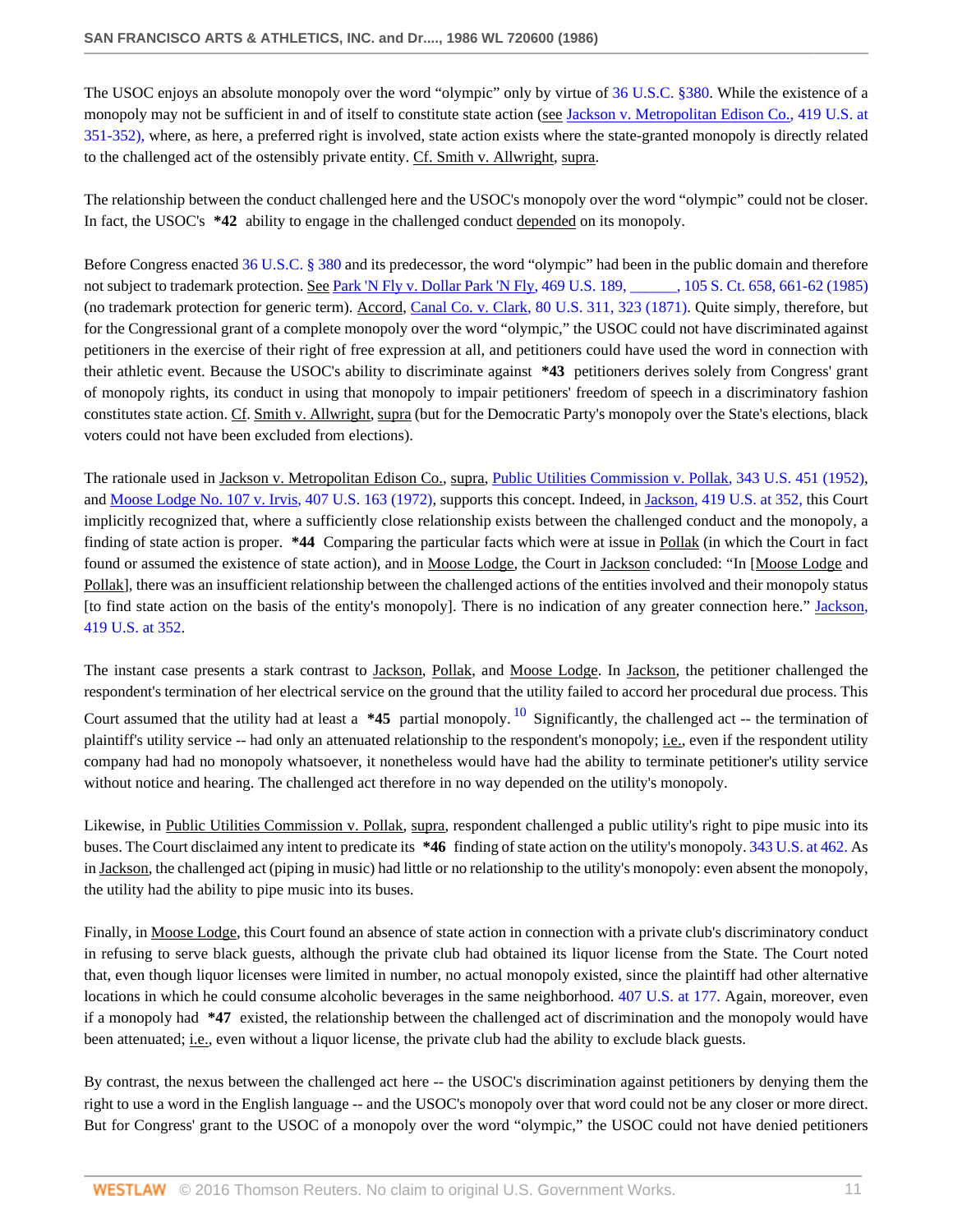the right to use the word. On the highly specific facts of the instant case, it is therefore appropriate to find that the USOC engaged in state action. Because the Court of Appeals **\*48** below failed to inquire into whether the monopoly that Congress granted the USOC over the word "olympic" was sufficiently related to the act complained of (namely, the USOC's invidious discrimination against petitioners by virtue of their exercise of their right to free expression) to give rise to state action, the Court of Appeals committed reversible error.

## D. The USOC Performs A "Public Function."

Congress established the USOC in its present form, and endowed it with substantial powers, in order to fulfill a Presidential mandate. By its very terms, the Act expressly confers a "public function" on this technically private entity. In appointing the USOC to represent the United States, [sections 375\(a\)\(2\) and \(3\)](http://www.westlaw.com/Link/Document/FullText?findType=L&pubNum=1000546&cite=36USCAS375&originatingDoc=Ic7cc1dd16be711d881a4d6ea8dd6dcd8&refType=LQ&originationContext=document&vr=3.0&rs=cblt1.0&transitionType=DocumentItem&contextData=(sc.Search)) make the USOC an agent **\*49** of the United States government in connection with international amateur athletic competition. The governmental delegation of a public function could hardly be more explicit. In its capacity as the government's agent, the USOC engaged in state action in exercising its statutorily created control.

Although the most recent cases have indicated that a public function exists only where a private actor engages in a function "traditionally the exclusive prerogative of the State" (see, e.g., [Rendell-Baker v. Kohn, 457 U.S. at 842](http://www.westlaw.com/Link/Document/FullText?findType=Y&serNum=1982128845&pubNum=780&originatingDoc=Ic7cc1dd16be711d881a4d6ea8dd6dcd8&refType=RP&fi=co_pp_sp_780_842&originationContext=document&vr=3.0&rs=cblt1.0&transitionType=DocumentItem&contextData=(sc.Search)#co_pp_sp_780_842) (emphasis in original)), those cases arose in a markedly different context from the one here. In previous cases, the function under scrutiny could have been performed either by a private actor or by a public actor, and was, in fact, **\*50** traditionally performed by one sector or another. E.g., [Rendall-Baker, 457 U.S. at 842](http://www.westlaw.com/Link/Document/FullText?findType=Y&serNum=1982128845&pubNum=780&originatingDoc=Ic7cc1dd16be711d881a4d6ea8dd6dcd8&refType=RP&fi=co_pp_sp_780_842&originationContext=document&vr=3.0&rs=cblt1.0&transitionType=DocumentItem&contextData=(sc.Search)#co_pp_sp_780_842) (education for maladjusted youth); Blum v. Yaretsky, 452 U.S. at 1004-05 (private nursing homes); [Jackson v. Metropolitan Edison Co., 419 U.S. at 352-53](http://www.westlaw.com/Link/Document/FullText?findType=Y&serNum=1974138441&pubNum=780&originatingDoc=Ic7cc1dd16be711d881a4d6ea8dd6dcd8&refType=RP&fi=co_pp_sp_780_352&originationContext=document&vr=3.0&rs=cblt1.0&transitionType=DocumentItem&contextData=(sc.Search)#co_pp_sp_780_352) (electrical utility). Under those circumstances, it made sense to inquire whether the function was traditionally the exclusive prerogative of the state.

The focus here necessarily differs. Since 1978, the USOC has performed a national function that was not performed by anyone. The very reason for passing the Act was to fill this vacuum through the instrumentality of a state-created organization that would be able to perform this intrinsically public function. An analysis into the "traditional" nature of the function is **\*51** simply irrelevant; as will be shown below, since 1978 the USOC has performed a new function.

The legislative history of the Act demonstrates that the function could not exist absent in-depth governmental intervention and involvement. The goal of the Act was to enhance the ability of the United States to participate in international amateur athletic events by eliminating the "chaotic" situation enveloping American amateur athletes and athletics. Thus, before the enactment of the Legislation, regulation of American athletics was, Congress determined, in reality nonexistent. See 1978 Cong. Record, at 31663 (House Debates, September 26, 1978) (remarks of Rep. Michel); Commission Report, at 12-13. The function of centrally organizing American amateur sports was **\*52** not performed by anyone until the President and Congress took control and vested in the USOC the exclusive power to oversee amateur athletics in the United States. See 1978 U.S. Code Cong. and Adm. News, at 7485. For these reasons, the USOC performs an indisputably "public function" made possible only by virtue of the governmental intervention.

A simple fact underscores the USOC's clear performance of a public function: the USOC in fact performs no private function. It is not, in contrast to the utilities in Jackson and Pollak, or the private nursing homes in Blum v. Yaretsky, in the business of generating profits. It is not a private nonprofit institution like the private schools in Rendell-Baker, but is instead federally chartered. It is not a social **\*53** club, like the petitioner in Moose Lodge. The USOC exists solely to further national objectives mandated by federal law. It was chartered so that the United States, through the performance of its amateur athletes, could enhance its stature internationally. And it is explicitly appointed to represent the United States.

<span id="page-11-0"></span>The Court of Appeals failed to recognize the public purpose behind the USOC. As set forth above, given the absence of a private raison d'etre, the USOC necessarily performs a public function made possible only by virtue of federal intervention and regulation. The USOC's conduct in this case therefore constituted state action.<sup>[11](#page-15-11)</sup>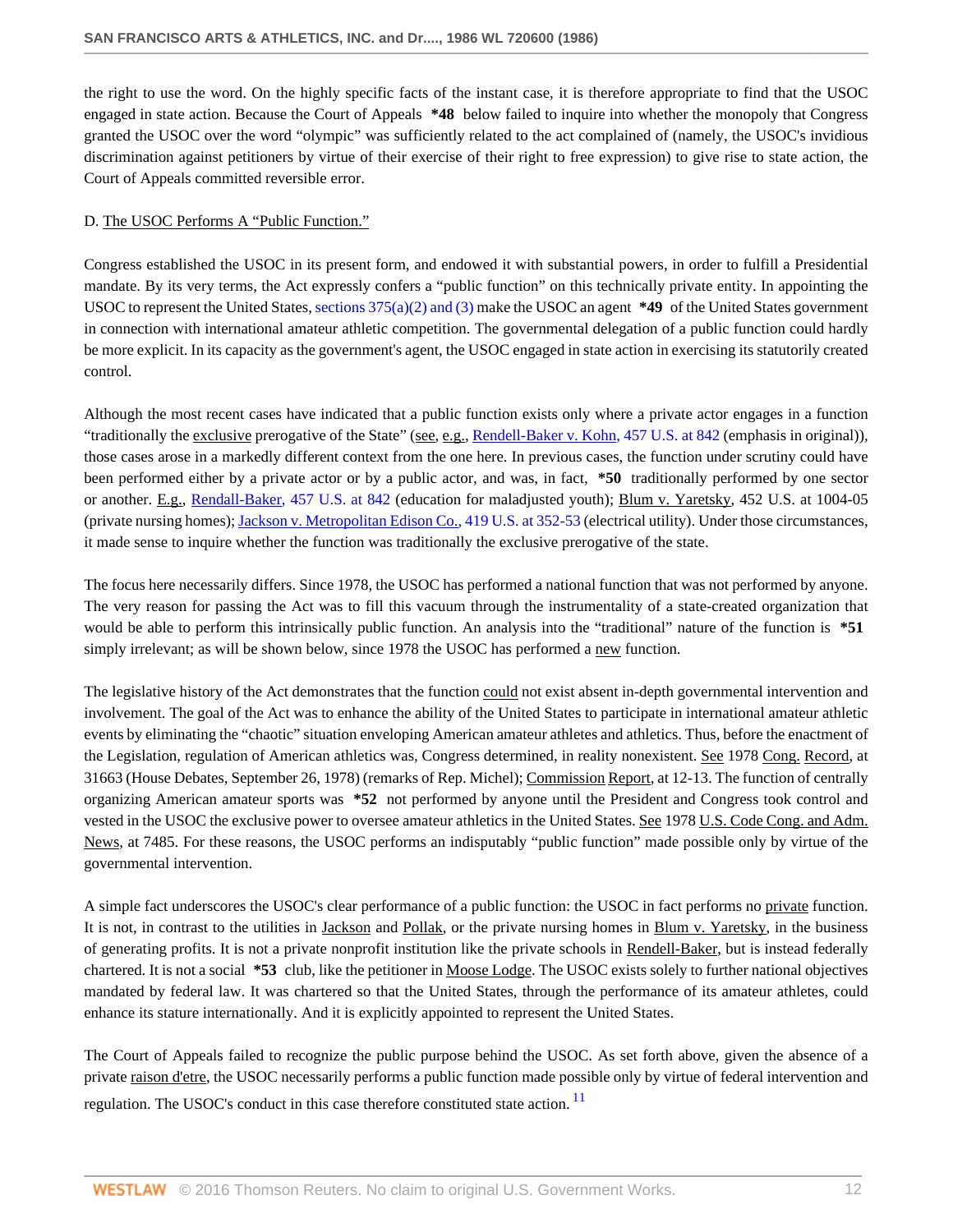### **\*54 IV.**

# **THE USOC'S CHALLENGED CONDUCT CONSTITUTED STATE ACTION FOR THE SEPARATE AND INDEPENDENT REASON THAT CONGRESS REMOVED THE WORD "OLYMPIC" FROM THE PUBLIC DOMAIN AND VESTED ABSOLUTE CONTROL OVER THIS MEANS OF EXPRESSION IN THE USOC.**

Petitioners' Brief conclusively demonstrates that the word "olympic" was in the public domain. It is also incontrovertible that the word would have remained in the public domain in the absence of Congress' alleged grant to the USOC of an exclusive monopoly in the word. Where a private entity assumes control of a resource formerly within the public domain, courts have **\*55** readily found "state action" in the private entity's exercise of that control. In [Evans v. Newton, 382 U.S. 296 \(1966\)](http://www.westlaw.com/Link/Document/FullText?findType=Y&serNum=1966101653&pubNum=780&originatingDoc=Ic7cc1dd16be711d881a4d6ea8dd6dcd8&refType=RP&originationContext=document&vr=3.0&rs=cblt1.0&transitionType=DocumentItem&contextData=(sc.Search)), for instance, a city, pursuant to a will containing a "whites only" provision, had served as the trustee of a park. Notwithstanding the "whites only" provision in the will, the city had previously maintained the park as a previously maintained the park facility. The city then resigned as trustee, and a state court appointed new, private trustees. Black citizens of the city feared that the private trustees would segregate the park under the mandate of the will. This Court stated that "[m]ass recreation through the use of parks is plainly in the public domain . . . ." [Evans v. Newton, 382 U.S. at 302.](http://www.westlaw.com/Link/Document/FullText?findType=Y&serNum=1966101653&pubNum=780&originatingDoc=Ic7cc1dd16be711d881a4d6ea8dd6dcd8&refType=RP&fi=co_pp_sp_780_302&originationContext=document&vr=3.0&rs=cblt1.0&transitionType=DocumentItem&contextData=(sc.Search)#co_pp_sp_780_302) Hence, under the facts of Evans, this Court held that "the **\*56** public character of this park requires that it be treated as a public institution subject to the command of the Fourteenth Amendment, regardless of who now has title under state law." Id.

In the case at hand, the use of the word "olympic," like the use of the park in Evans, was "plainly in the public domain" until Congress passed legislation conferring on the USOC the exclusive right to the word. With this legislation, Congress removed a public resource from the free use by all and endowed the USOC with the right and power to pick and choose which persons would be allowed to use it. Under the circumstances of the instant case, as in Evans, the public character of the resource in issue "requires that it be treated as a public institution subject to the command of the [Fifth] Amendment, **\*57** regardless of who now has title" to or control of the public resource. Therefore, state action exists under the facts of this case.

The standard of the Court's inquiry into the "state action" issue is even more demanding where the public resource implicates a preferred right, such as the right of free expression under the First Amendment. See discussion supra. It is well established that words that are in the public domain implicate First Amendment rights of free expression. This is clearly demonstrated by the constitutional parameters of copyright protection. The Copyright Act protects First Amendment rights by refusing to extend copyright protection to that which is in public domain. **\*58** [Harper & Row Publishers v. Nation Enterprises, 471 U.S. 539,](http://www.westlaw.com/Link/Document/FullText?findType=Y&serNum=1985125844&pubNum=708&originatingDoc=Ic7cc1dd16be711d881a4d6ea8dd6dcd8&refType=RP&fi=co_pp_sp_708_2224&originationContext=document&vr=3.0&rs=cblt1.0&transitionType=DocumentItem&contextData=(sc.Search)#co_pp_sp_708_2224) [\\_\\_\\_\\_\\_, 105 S. Ct. 2218, 2224 \(1985\)](http://www.westlaw.com/Link/Document/FullText?findType=Y&serNum=1985125844&pubNum=708&originatingDoc=Ic7cc1dd16be711d881a4d6ea8dd6dcd8&refType=RP&fi=co_pp_sp_708_2224&originationContext=document&vr=3.0&rs=cblt1.0&transitionType=DocumentItem&contextData=(sc.Search)#co_pp_sp_708_2224). Similarly, in [Landmark Communications, Inc. v. Virginia, 435 U.S. 829, 840 \(1978\),](http://www.westlaw.com/Link/Document/FullText?findType=Y&serNum=1978114224&pubNum=780&originatingDoc=Ic7cc1dd16be711d881a4d6ea8dd6dcd8&refType=RP&fi=co_pp_sp_780_840&originationContext=document&vr=3.0&rs=cblt1.0&transitionType=DocumentItem&contextData=(sc.Search)#co_pp_sp_780_840) this Court recognized that the First Amendment grants the press the right to use information within the public domain. Moreover, the public's right to information within the public domain is coextensive with that of the press. [Nixon v. Warner Communications,](http://www.westlaw.com/Link/Document/FullText?findType=Y&serNum=1978114217&pubNum=780&originatingDoc=Ic7cc1dd16be711d881a4d6ea8dd6dcd8&refType=RP&fi=co_pp_sp_780_609&originationContext=document&vr=3.0&rs=cblt1.0&transitionType=DocumentItem&contextData=(sc.Search)#co_pp_sp_780_609) [435 U.S. 589, 609 \(1978\)](http://www.westlaw.com/Link/Document/FullText?findType=Y&serNum=1978114217&pubNum=780&originatingDoc=Ic7cc1dd16be711d881a4d6ea8dd6dcd8&refType=RP&fi=co_pp_sp_780_609&originationContext=document&vr=3.0&rs=cblt1.0&transitionType=DocumentItem&contextData=(sc.Search)#co_pp_sp_780_609). The Court has left no room for doubt that the public's use of words within the public domain is protected by the First Amendment. See [Cox Broadcasting Corp. v. Cohn, 420 U.S. 469, 495 \(1975\)](http://www.westlaw.com/Link/Document/FullText?findType=Y&serNum=1975129744&pubNum=780&originatingDoc=Ic7cc1dd16be711d881a4d6ea8dd6dcd8&refType=RP&fi=co_pp_sp_780_495&originationContext=document&vr=3.0&rs=cblt1.0&transitionType=DocumentItem&contextData=(sc.Search)#co_pp_sp_780_495).

If the USOC indeed has received, by dint of federal legislation, exclusive control over the word "olympic" (and assuming that such control were held to be constitutionally justifiable), then **\*59** the USOC's exercise of that control in granting and withholding consent to the use of the word constitutes "state action" for purposes of equal protection analysis. Not only does the USOC control a public resource, as did the private trustee in Evans v. Newton, but the public resource involved in the instant case is of vital First Amendment concern. The combination of these two factors, together with the other indicia of governmental action discussed supra, compels a finding of "state action" on the part of the USOC in this case.

This Court's opinion in [Columbia Broadcasting Sys., Inc. v. Democratic Nat. Comm., 412 U.S. 94 \(1973\)](http://www.westlaw.com/Link/Document/FullText?findType=Y&serNum=1973126406&pubNum=780&originatingDoc=Ic7cc1dd16be711d881a4d6ea8dd6dcd8&refType=RP&originationContext=document&vr=3.0&rs=cblt1.0&transitionType=DocumentItem&contextData=(sc.Search)), supports the conclusion that a finding of state action is warranted where a private entity pursuant to government fiat exercises exclusive control over a **\*60** segment of the public domain which is protected by the First Amendment, unless a countervailing Constitutional right compels the court to find otherwise. In Columbia Broadcasting, the Court of Appeals below had held that, in refusing to accept editorial advertisements, television and radio broadcast licensees engaged in governmental action violative of the First Amendment. [450 F.2d 642, 651 \(1971\).](http://www.westlaw.com/Link/Document/FullText?findType=Y&serNum=1971113079&pubNum=350&originatingDoc=Ic7cc1dd16be711d881a4d6ea8dd6dcd8&refType=RP&fi=co_pp_sp_350_651&originationContext=document&vr=3.0&rs=cblt1.0&transitionType=DocumentItem&contextData=(sc.Search)#co_pp_sp_350_651) This Court reversed that decision, but recognized that the Court of Appeals'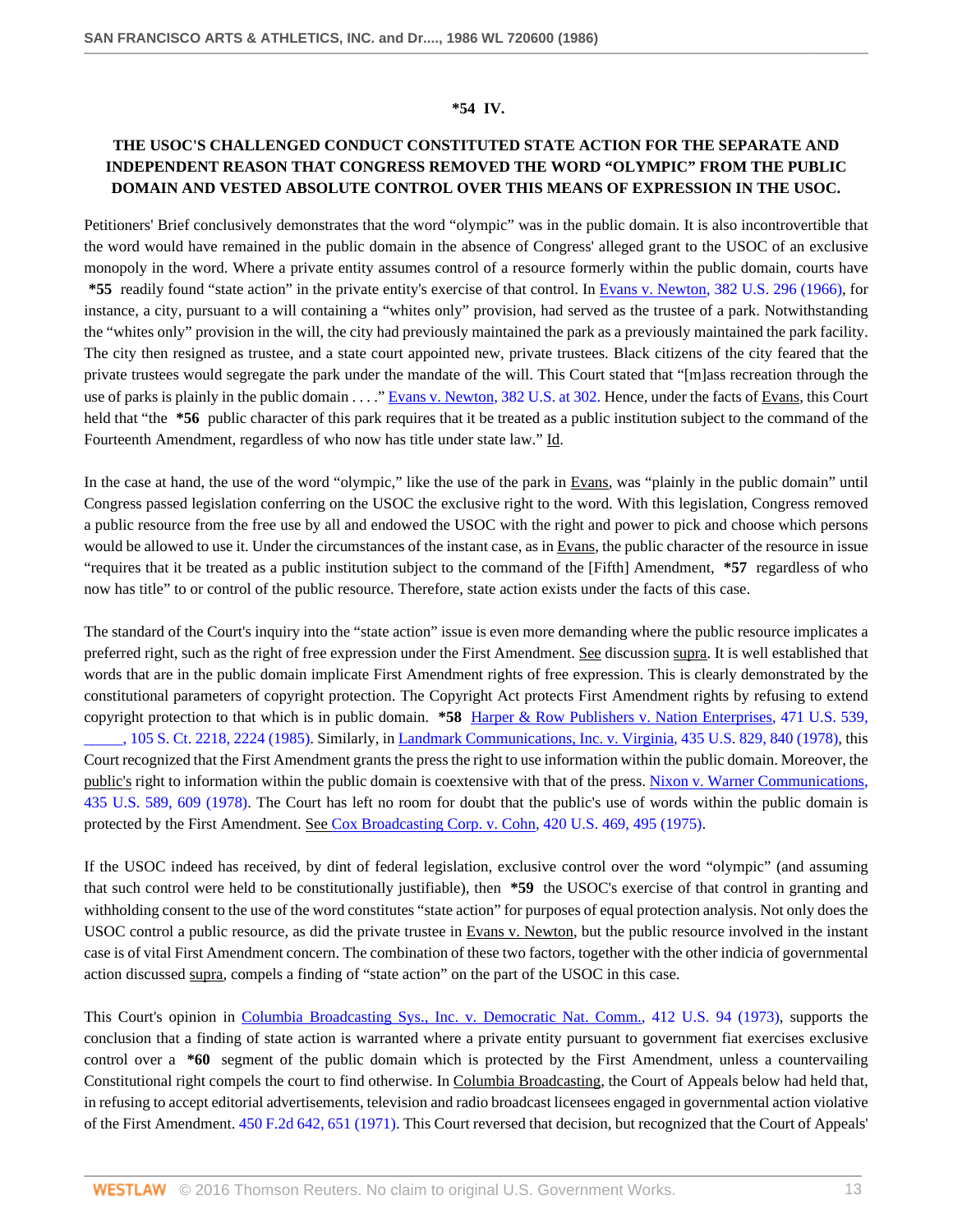characterization of broadcasters as "instrumentalities of the Government" was "not without validity" because the broadcasters are "granted use of part of the public domain." [Columbia Broadcasting, 412 U.S. at 115.](http://www.westlaw.com/Link/Document/FullText?findType=Y&serNum=1973126406&pubNum=780&originatingDoc=Ic7cc1dd16be711d881a4d6ea8dd6dcd8&refType=RP&fi=co_pp_sp_780_115&originationContext=document&vr=3.0&rs=cblt1.0&transitionType=DocumentItem&contextData=(sc.Search)#co_pp_sp_780_115) (Opinion of Burger, C.J., Rehnquist, J. and Stewart, J.).

**\*61** Under the particular facts of Columbia Broadcasting, however, this Court declined to find governmental action with respect to the broadcaster's refusal to accept editorial advertising because the challenged conduct in that case was itself protected by the First Amendment. A plurality of this Court in Columbia Broadcasting stated that to hold that the broadcaster's conduct was governmental action would be "anomalous" and "contradictory" to the First Amendment, since it would offend the "concept of private, independent journalism," which is itself rooted in the First Amendment. Id. at 2095. The Court distinguished the private transportation utility in Public Utilities Commission v. Pollak, supra, whose conduct in playing music on its buses was held to be state action for **\*62** purposes of the First Amendment, from the private broadcaster which refused to relinquish its discretion over the context of its broadcast. The plurality explained that the "basic distinction, perhaps, between Pollak and this case is that Pollak was concerned with a transportation utility that itself derives no protection from the First Amendment." [Columbia](http://www.westlaw.com/Link/Document/FullText?findType=Y&serNum=1973126406&pubNum=780&originatingDoc=Ic7cc1dd16be711d881a4d6ea8dd6dcd8&refType=RP&fi=co_pp_sp_780_120&originationContext=document&vr=3.0&rs=cblt1.0&transitionType=DocumentItem&contextData=(sc.Search)#co_pp_sp_780_120) [Broadcasting, 412 U.S. at 120.](http://www.westlaw.com/Link/Document/FullText?findType=Y&serNum=1973126406&pubNum=780&originatingDoc=Ic7cc1dd16be711d881a4d6ea8dd6dcd8&refType=RP&fi=co_pp_sp_780_120&originationContext=document&vr=3.0&rs=cblt1.0&transitionType=DocumentItem&contextData=(sc.Search)#co_pp_sp_780_120) The compelling First Amendment interests of the broadcaster in controlling the content of its broadcasts vitiated what otherwise would have been a finding of state action.

Like the transportation utility in Pollak, the USOC derives no protection from the First Amendment. In contrast to the journalistic privacy and independence threatened in Columbia Broadcasting, there exists no **\*63** countervailing constitutional interest at stake to counteract a finding of state action in the instant case. The USOC's denying petitioners, but not many other groups, the right to use the word "olympic" in connection with their athletic competition therefore unequivocally demands a finding of state action.

## **V.**

### **CONCLUSION**

The Court of Appeals failed to conduct any meaningful examination whatsoever into the question whether the USOC engaged in state action. Under either of the state action analyses discussed in Parts III and IV above, the particular facts of the instant case lead to the inevitable conclusion that the USOC engaged in state action when it discriminated against petitioners in **\*64** connection with the use of the word "olympic." The holding of the Court of Appeals therefore must be reversed and the case remanded.

Respectfully submitted,

ROBERT H. ROTSTEIN [\\*](#page-15-0) BONNIE I. BOGIN JAMES Y. LEONG KELLY W. KAY 9601 Wilshire Boulevard Suite 444 Beverly Hills, Calif. 90210 (213) 858-7700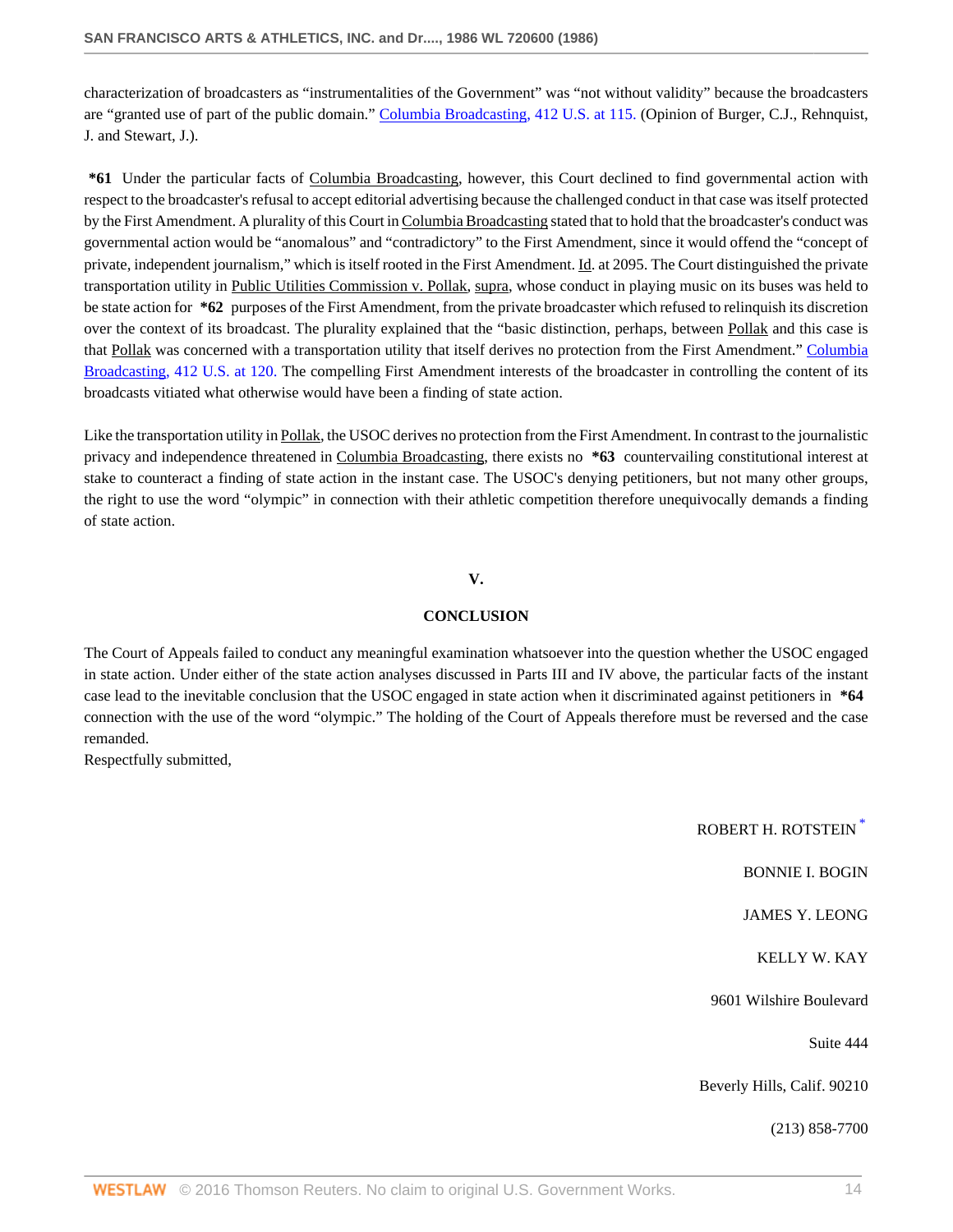## **\*A1 APPENDIX**

### **INTEREST OF AMICUS CURIAE**

Bay Area Lawyers for Individual Freedom (BALIF) is a professional organization of more than 400 gay and lesbian attorneys, law students and legal workers in Northern California. BALIF works to increase the representation and input of lesbians and gay men in the judiciary, local and state Bar organizations, and other policy-making agencies and commissions. The organization also takes action on questions of law and the administration of justice as they affect the lesbian and gay community, including the filing of amicus curiae briefs.

Lambda Legal Defense and Education Fund, Inc. ("Lambda"), is a New York nonprofit corporation, and is the oldest and largest national gay and lesbian **\*A2** legal organization in the country. Lambda has appeared as counsel of record or as amicus curiae in numerous cases involving the legal rights of gay men and lesbians in state and federal courts throughout the country, including major challenges to statutes which restrict the constitutional rights of lesbians and gay men, and in cases that have challenged laws, regulations or private actions which discriminate against or restrict the basic civil rights of gay men and lesbians. Lambda has a strong interest in this case, and is particularly concerned with the denial of equal protection consistently experienced by gay individuals and organizations when exercising their constitutional rights.

Lesbian Rights Project is a nonprofit, public interest law firm, **\*A3** organized to protect and defend, through legal action and legal education, the rights of lesbians and gay men. The Project provides representation in both individual and impact cases, conducts community education programs designed to inform lesbians and gays of their legal rights, holds education programs for lawyers to improve the quality of advocacy done on behalf of lesbians and gay men and produces articles, bibliographies and litigation manuals for use by attorneys throughout the country. The Project has appeared as counsel and has filed amicus briefs in the United States Supreme Court, the Circuit Courts of Appeal, and the courts of California.

The Mexican American Legal Defense and Educational Fund ("MALDEF") is a national civil rights organization **\*A4** established in 1967. Its principal objective is to secure, through litigation and education, the civil rights of Hispanics living in the United States. Among these rights is the Constitutional right to free speech under the First Amendment.

The National Council of Teachers of English is an educational organization of 114,000 members and subscribers, most of whom teach English in elementary and secondary schools, and in colleges and universities throughout the United States and Canada. The Council supports First Amendment rights to free expression. The Council recently passed a Sense-of-the-House Motion at its annual business meeting opposing exclusive use of the historic word "olympic" by any group.

National Gay Rights Advocates (NGRA) is a non-profit, public interest **\*A5** law firm dedicated to the protection and futherance of the civil rights of lesbians and gay men. NGRA's litigation program has taken it into 20 states, 7 of the U.S. Courts of Appeals and the U.S. Supreme Court.

Because of NGRA's special expertise and successes in the emerging field of gay rights law it has earned the praise of a U.S. District Court Judge and the Mayor of San Francisco. On three occasions NGRA has been invited to present oral argument in the U.S. Court of Appeals as an amicus curiae.

NGRA has more than 10,000 members and contributors from the fifty states and the District of Columbia. Many of these persons participated in the athletic event that was to be called the "Gay Olympic Games I". Many others were deterred from participating because of **\*A6** this litigation. On behalf of these people NGRA asserts its interest herein as an amicus curiae.